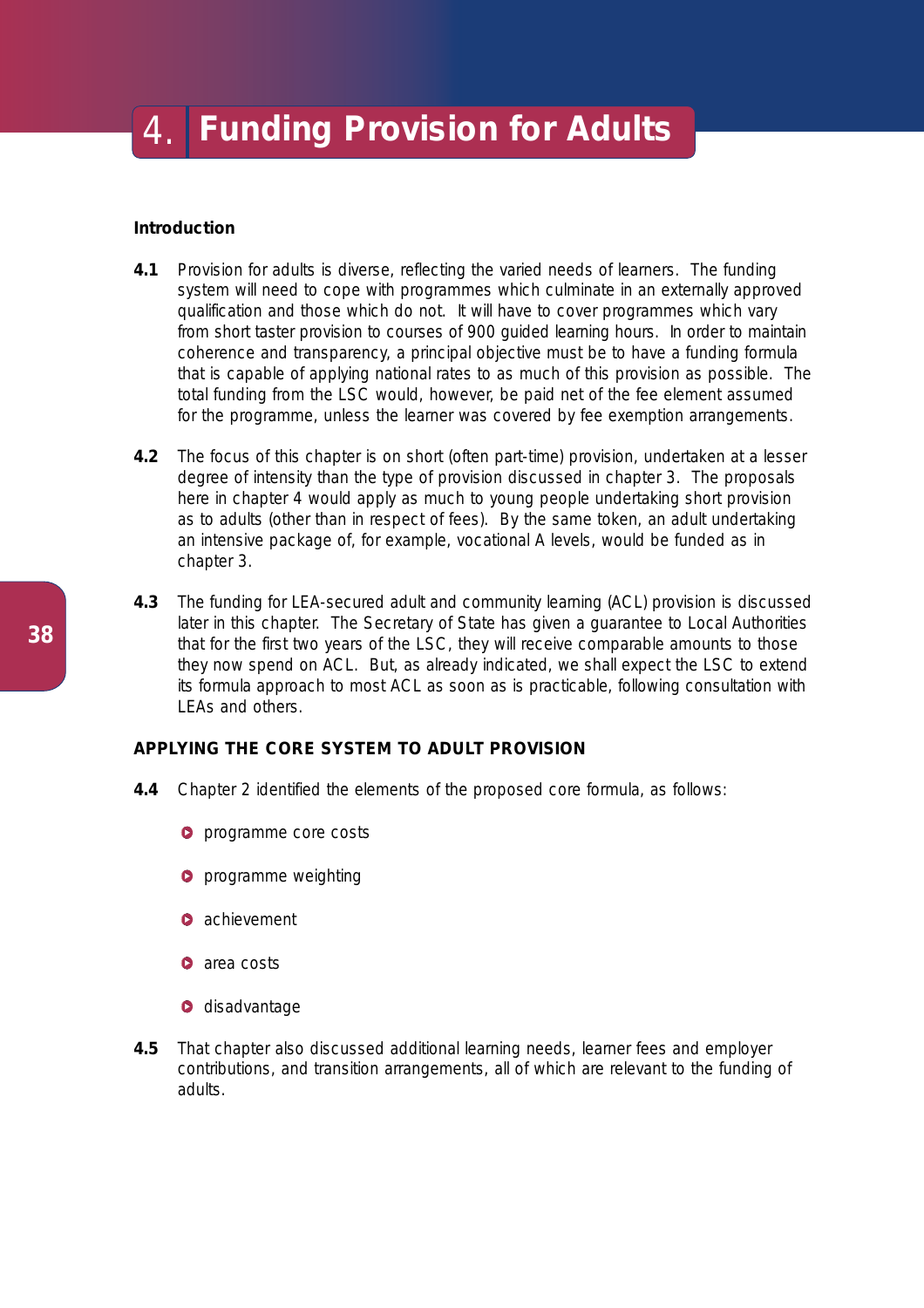## **Programme core costs**

- **4.6** Chapter 3, on funding young people, set out how we propose to fund long, intense often full-time - programmes leading to externally approved qualifications. Those proposals do not depend on concepts such as "guided learning hours" because it would be needlessly complex to track the differences between two learners both of whom were, for example, seeking to achieve a similar package of A levels over two years. But part-time provision - and adult provision is mostly part-time - does not lend itself so easily to such simplifying assumptions. Therefore, we are led to an approach which does employ proxies to ensure that a fair sum is being paid for provision, whilst mapping seamlessly to the approach proposed for young people.
- **4.7** We propose that there should be a series of funding blocks spanning adult provision. Individual learners would trigger the national rate for the appropriate funding block, depending on the programme they were undertaking. It is too early to say what national rates should attach to which funding block. But, *purely for illustrative purposes,* with no implication that these are real values that will apply in practice, the series might look something like this:

| <b>Funding block</b> | national rate (£)              |  |
|----------------------|--------------------------------|--|
| S<br>5               | 60<br>120<br>180<br>300<br>420 |  |

and so on, but with the likelihood that a ceiling would eventually be reached, eg as follows

| 14 | 1,500 |
|----|-------|
| 15 | 1,620 |
| 16 | 1,740 |
| 17 | 1,860 |
| 18 | 1,980 |
|    |       |

**4.8** There will need to be clear guidance to providers on the method for assigning programmes, and combinations of programmes, across the funding blocks. The clearest method that exists at present for doing this for part-time provision is the FEFC concept of guided learning hours. This may need to be adapted over time in the light of experience with on-line learning although we consider that even there it will be appropriate in the medium term.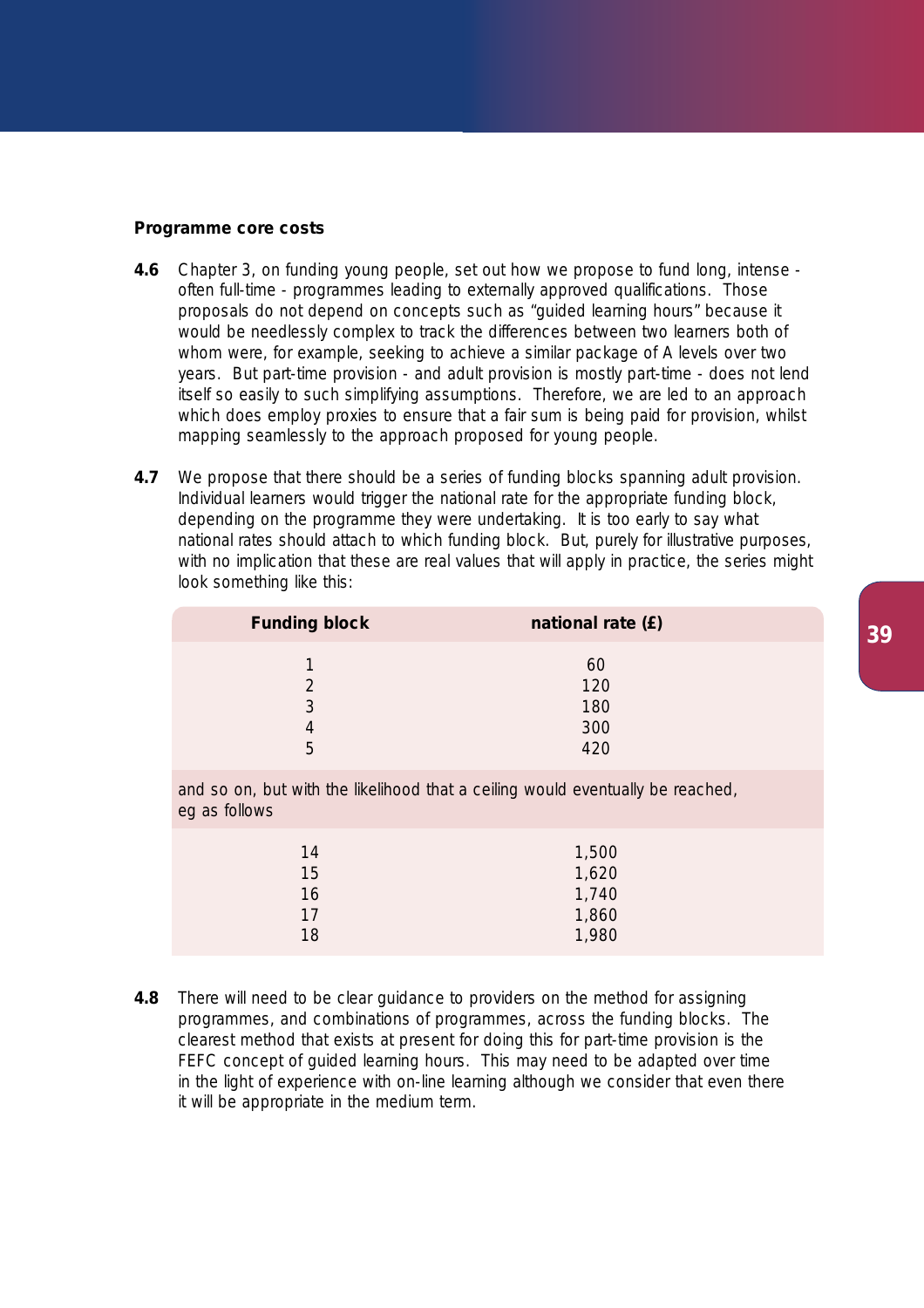**4.9** Under the guided learning hours approach, the model above would be adapted to provide a look-up table to make it clear which number of guided learning hours went with which funding block. Again, *purely for illustrative purposes*, with no implication that these are real values that will apply in practice, this is expressed in the following model:

| <b>Hours</b> | <b>Funding block</b> | national rate (£) |
|--------------|----------------------|-------------------|
| up to 10     | 1                    | 60                |
| $11 - 20$    | $\overline{2}$       | 120               |
| $21 - 30$    | 3                    | 180               |
| $31 - 60$    | $\overline{4}$       | 300               |
| $61 - 90$    | 5                    | 420               |
|              | and so on            |                   |
| $331 - 360$  | 14                   | 1,500             |
| $361 - 390$  | 15                   | 1,620             |
| 391 - 420    | 16                   | 1,740             |
| 421 - 450    | 17                   | 1,860             |
| 451 or more  | 18                   | 1,980             |

- **4.10** This approach minimises boundary effects and avoids spurious precision. We propose it as a way of building on the FEFC's "loadband" approach, where the bands have been very wide - just 7 covering the same span as above. The FEFC is in any event moving in the direction of 30 hour building blocks for 2000/01.
- **4.11** The funding blocks would NOT be aggregated where a learner pursues programmes at different times within any one funding year. For example, if a learner does a 25 hour block early in the funding year, and then she re-registers for a further 25 hours later in the same year, she would have done 50 hours and would attract £300 (ie not £360).

# **Programme weighting**

**4.12** As in chapter 2 we propose that, on top of the programme cost sum, there would be an appropriate programme weighting element.

# **Achievement**

- **4.13** The achievement element would be a percentage of the overall cost of the course.
- **4.14** Funding must not artificially encourage or discourage providers from offering provision leading to qualifications. The Rates Advisory Group will need to ensure that the rates set for programmes involving external assessment take account of the costs compared to other programmes. The LSC and local LSCs will also need to make regular judgements about the balance of provision between programmes that lead to qualifications and those that do not.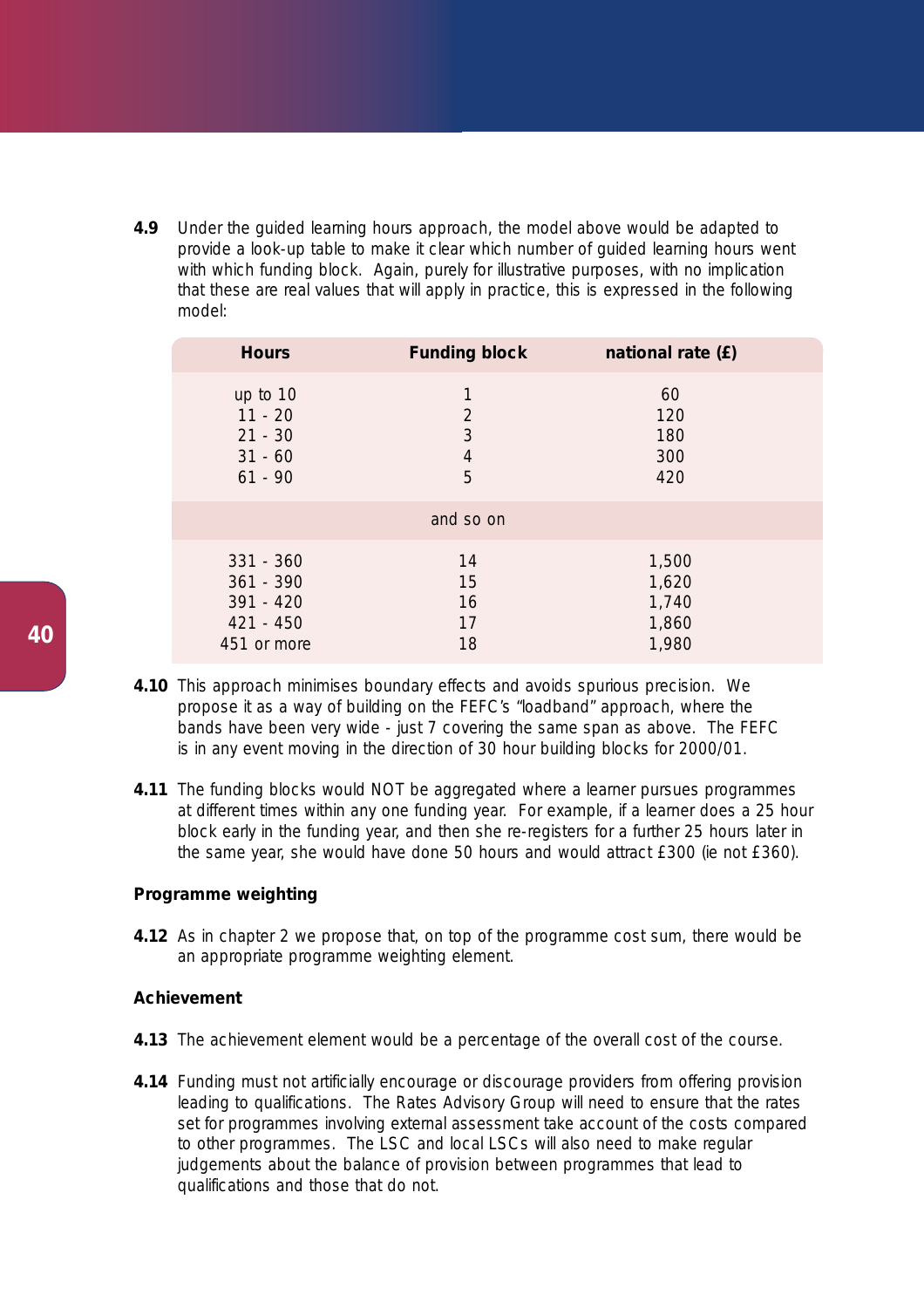**4.15** The Learning and Skills Bill (Clause 89) provides that, for those aged 19 years and over, public funds may not be used for the payment of registration or other fees associated with assessment, moderation, verification and accreditation of an external qualification, unless that qualification is approved; the course itself, however, would be eligible for funding. To ensure that the approved qualifications meet high standards, are necessary and enable progression, we are likely to set prior accreditation by the QCA as a core criterion. When the QCA has completed its initial programme of accreditation, and subject to that part of the legislation being implemented, we propose that courses not leading to approved qualifications will remain eligible for funding, but will be regarded as learning that does not lead to a qualification.

# **Disadvantage and area costs**

**4.16** The disadvantage and area costs elements proposed in chapter 2 would also be applied.

# **BASIC SKILLS PROVISION**

- **4.17** There are estimated to be some 7 million adults with poor literacy skills and an even greater number with poor numeracy. The Government is determined to tackle this problem, which has damaging consequences for the economy and society, not to mention for the individuals themselves. The first phase of action to improve the infrastructure for learning basic skills was announced last November, and a full national strategy will be announced later this year.
- **4.18** Tackling a problem on this scale will require radical action, and the Government will be asking the LSC to give basic skills high priority in its planning and funding of provision. It will be important for funding to:
	- **O** reflect learners' entitlement to free basic skills provision;
	- **e** ensure that no hidden costs are passed on from providers;
	- **O** encourage recruitment and achievement of learning goals, while recognising that learners are starting from different points and will require varying degrees of support;
	- **O** encourage provision which is easy for learners to access;
	- **•** allow diversity and creativity in adult basic skills provision, reflecting the needs and interests of learners, and the sort of flexibility described in relation to **learndirect**;
	- **O** recognise any additional costs arising from the above.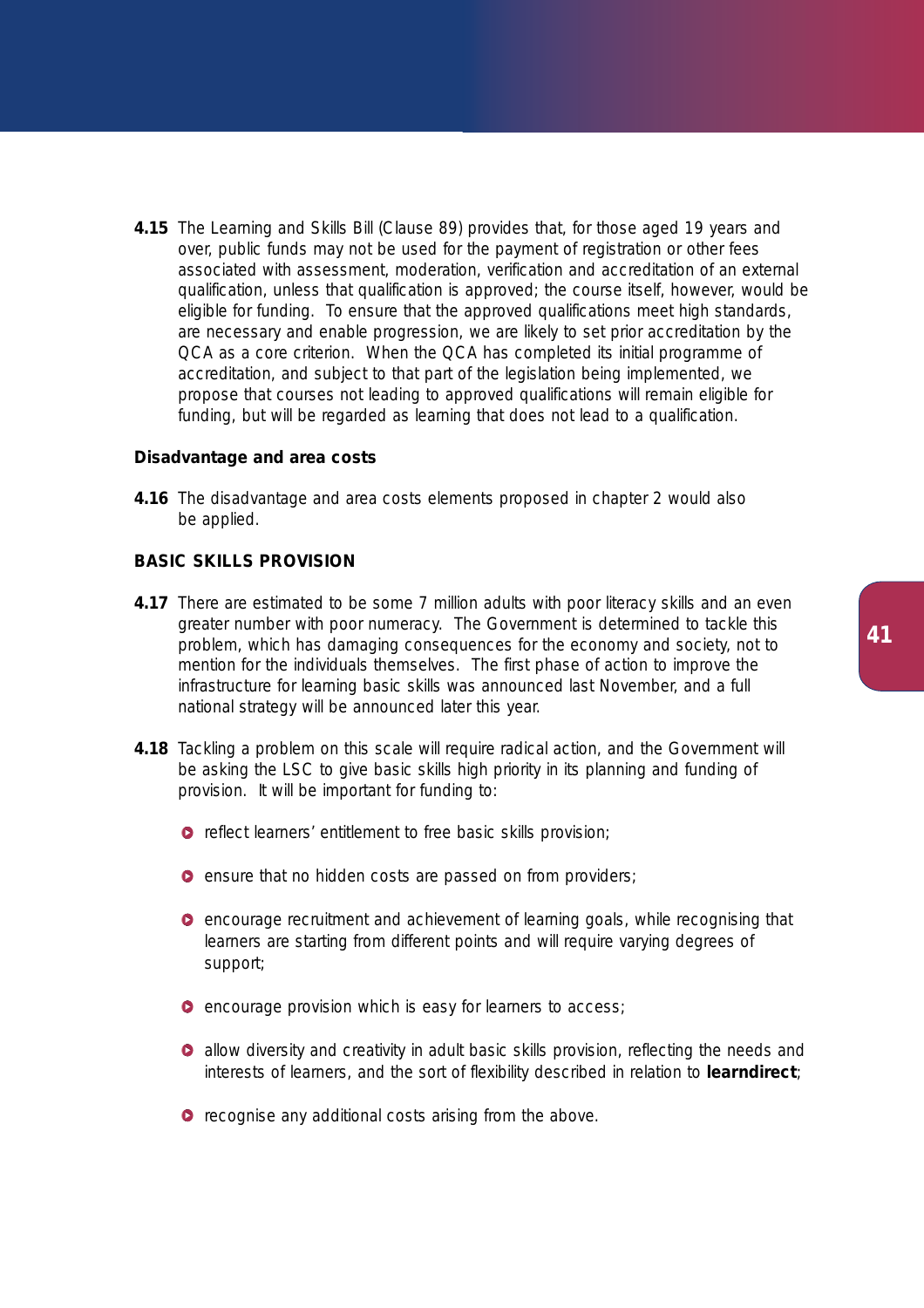**4.19** In 1998-99, there were 230,000 FEFC-funded learners on basic skills courses in literacy and numeracy, and on courses in English for speakers of other languages; an increase of 12% over 1997-98. Programmes are mostly part-time, day or evening, and are usually taught between two and six hours a week (the most frequently attended courses take around 60 to 70 hours). The FEFC funding approach is illustrated below.

## **Current FEFC Funding Arrangements for Basic Skills**

| Category<br>Entry<br>On-programme<br>(reflecting that this course would be<br>in the 60-119 hour loadband)<br>Cost-weighting<br>Fee remission<br>Achievement<br><b>TOTAL</b> | <b>Units</b><br>8<br>10<br>5<br>4<br>28 units |
|------------------------------------------------------------------------------------------------------------------------------------------------------------------------------|-----------------------------------------------|
| Value of units                                                                                                                                                               | $=$ £17.00                                    |
| <b>FUNDING</b>                                                                                                                                                               | $=$ £476.00                                   |

The FEFC would currently fund a 70 hour basic skills course in the following way

Under the LSC, funding would be built up in the way discussed above, using cash rather than units.

**4.20** We think that the overall approach to funding set out in this document should help support the drive to improve adult basic skills. The proposed LSC formula will be able to match the type of funding generated by the FEFC approach but will be expressed directly in terms of cash rather than through a unit-based approach. There will be points which need more detailed development, including the way "embedded" basic skills teaching is funded when it is within other provision. Consideration will also be given to the funding of basic skills support for people in employment alongside, or as part of, a more general workplace training, and of provision for unemployed people which they could continue when they regain employment.

# **UFI AND LEARNDIRECT LEARNERS**

- **4.21** UfI will be launched this autumn using the customer-facing brand name **learndirect**. It will introduce a new approach which will transform adult learning provision. **learndirect** learning is about allowing people the choice to learn at a time, place and pace that suits them. It is learner-centred and is driven by their needs.
- **4.22** Ufl will be much more than just a provider of learning opportunities it will be a key strategic and business partner of the LSC. In their strategic relationship UfI will work closely with the LSC nationally and locally on issues including marketing and the promotion of lifelong learning, planning and the underpinning market information, how best to use and expand e-learning opportunities, and compatibility of ICT systems.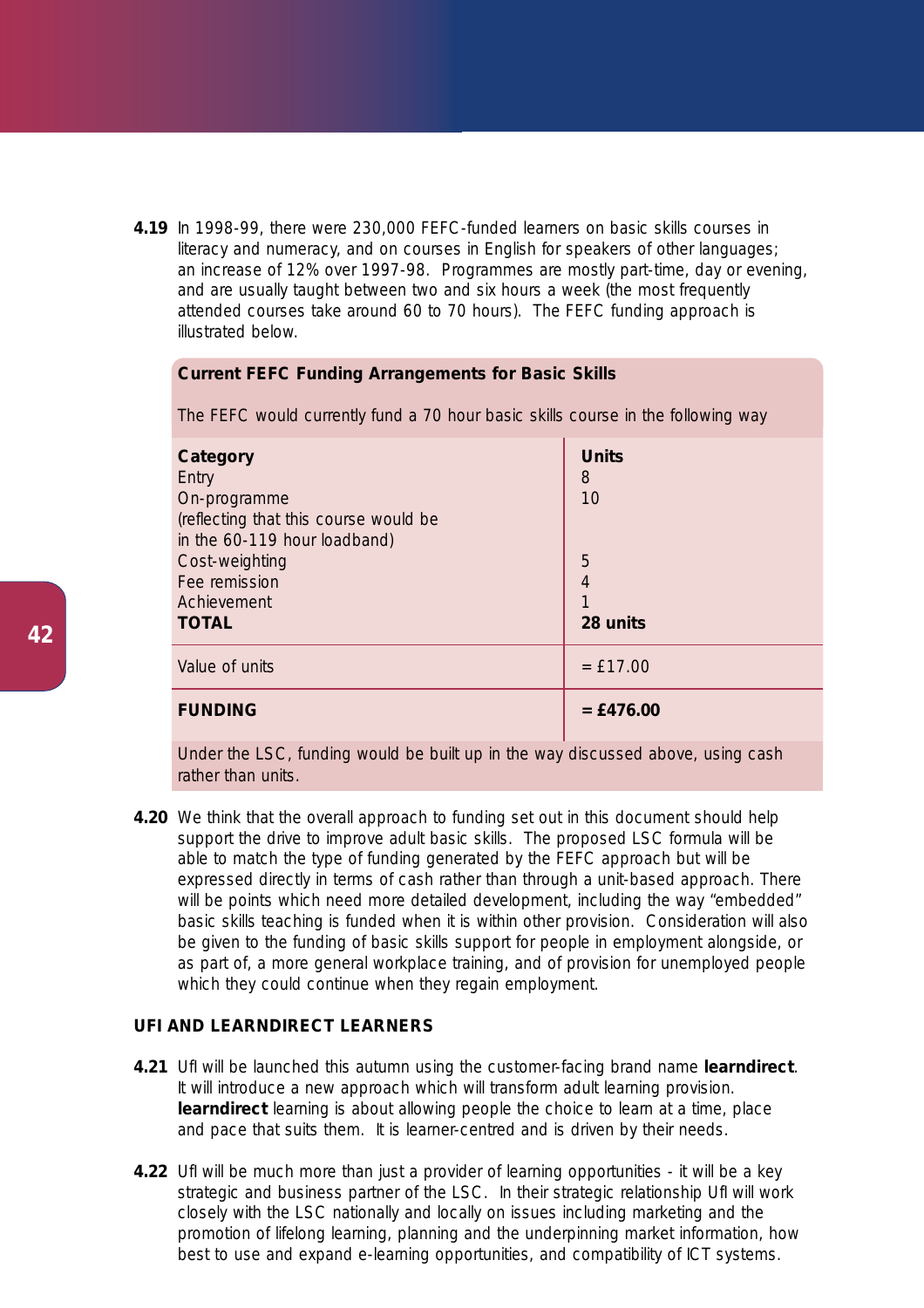- **4.23** The establishment of the LSC coincides with the rapid changes affecting e-commerce, e-business and the expansion of e-learning and on-line learning activity. Already a number of providers have initiated aspects of on-line learning as part of their learning offer to students. UfI has been established by Government as a flagship initiative in the fields of on-line and lifelong learning and will open fully for business in autumn 2000 with at least 60% of its initial offer on-line and this will expand in the subsequent months and years. Learners in the future, including those supported by LSC, are likely to want to be able to mix elements of face-to-face and on-line learning according to their own needs and aptitudes and the requirements of the subject in hand. It is essential that funding arrangements under the LSC should be able to encompass these developments within both its funding formula and business processes.
- **4.24** The Department will expect Ufl to focus on three of the Government's priority areas in its first years - basic skills, ICT and SMEs, as well as in four industrial sectors. In support of this, the funding system for adults must be fair across both traditional and **learndirect** learning and it must take account of the core features that make up **learndirect** learning. Learners must be able to:
	- **access learning in bite-sized pieces;**
	- **O** start, continue and complete their learning when they choose;
	- **O** choose whether and when they wish to present their learning for assessment and/or accreditation;
	- **access and continue their current learning opportunity from home, in learning** centres and at work;
	- $\bullet$  expect the same quality service wherever they learn;
	- expect high quality tutor support services (on-line, by telephone, or face to face) and secure peer group conferences; and
	- **O** have access to their own records at all times.
- **4.25** High-quality support for **learndirect** learners will be an essential part of the UfI offer. Support will be offered face-to-face in learning centres both to welcome and get new learners started as well as to provide initial general support with on-line learning. Specialist support will be directly available in the largest centres but also on-line to learners working from smaller centres, or from their workplace or in their home. UfI hubs will establish registers of on-line and specialist tutors to provide this support and, through the UfI network, **learndirect** learners will be able to get access to tutors from other hubs on-line.
- **4.26** At launch, over 60% of **learndirect** learning will be delivered on-line and the name "e-learning" is sometimes used for this kind of provision. By 2003, between 75% and 90% of **learndirect** learning will be available on-line. But not all **learndirect** learning will be on-line; and not all on-line learning will be **learndirect** activity. The funding system for **learndirect** learning must apply to on-line and off-line learning, from any supplier or provider that meets the core features set out in the preceding paragraph.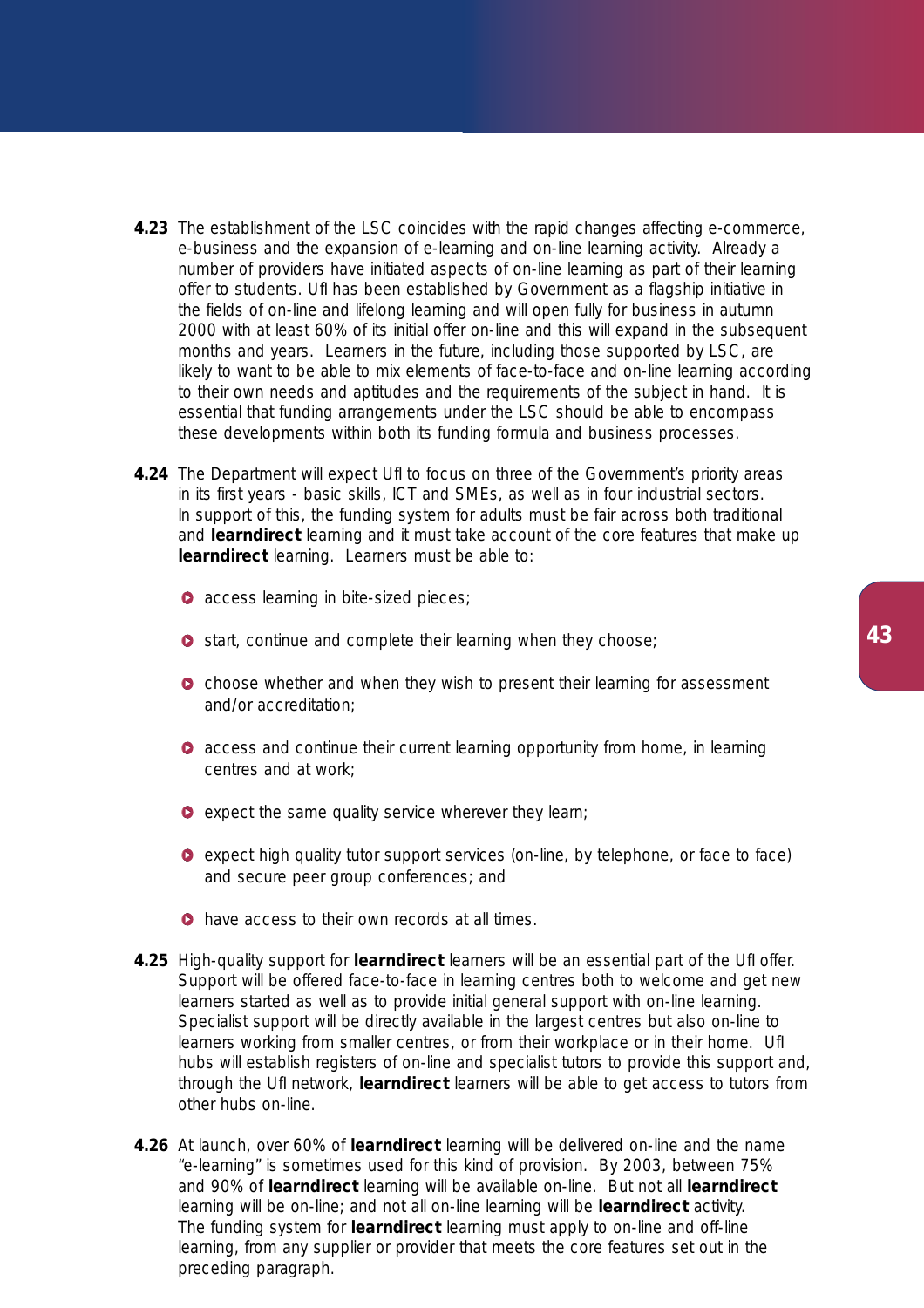- **4.27** Ufl will be operating in development mode until autumn 2000. In this period, and through 2000-01, the FEFC will be using the present FEFC funding system. It will be imperative that this system in the short term, and the LSC system from April 2001, can:
	- **o** fund bite-sized pieces of learning. The FEFC will in 2000-01 fund a variety of **learndirect** learning including short taster provision;
	- **O** recognise the individual's irregular patterns of learning, for example start and end dates that are independent of a provider's teaching calendar, or gaps in learning of more than four weeks:
	- **o** fund learning whether it leads to a qualification or not FEFC have already been able to fund **learndirect** learning of this sort on an experimental basis; and
	- **take account of the way in which learners are supported, without having to record,** say, every phone call, or email.
- **4.28** We shall also ensure that the LSC pricing structure works both for traditional and e-learning provision, not least because many learners will be on programmes which mix the two. The overall design described in chapter 2 should serve the needs of e-learning:
	- **O** merging the start and programme payments removes what, for e-learning, will often be an artificial distinction. Programme payments can cover the initial assessment and guidance phase and the task of ensuring that learners are taught how to e-learn;
	- $\bullet$  there need be no presumption that there will always be an achievement payment for every piece of learning. This might not be appropriate, for example, for some smaller pieces of learning while it may well be so for more substantial pieces. Since most, if not all, **learndirect** learning can be steps on the way towards a recognised qualification, the achievement of such a qualification would be one trigger for payment. Moreover, the formula approach will cover courses that do not lead to qualifications;
	- $\bullet$  the payment for disadvantaged groups will facilitate the entry of many non-learners, one of UfI's key targets, into learning.
- **4.29** For the first few years of Ufl's operation we propose to give steers to the LSC on the minimum expenditure we shall be expecting on **learndirect** learners. For 2001-02 the UfI business plan currently assumes that £135m will be allocated by local LSCs for **learndirect** learners. That should be the minimum allocated through the LSC. However, before the figure is finalised, there will be a bottom-up planning process to confirm volumes required locally. And **learndirect** hubs and centres will be eligible to attract more than the sums assumed initially for 2001-02 if that is justified in the light of local LSC consideration of their plans.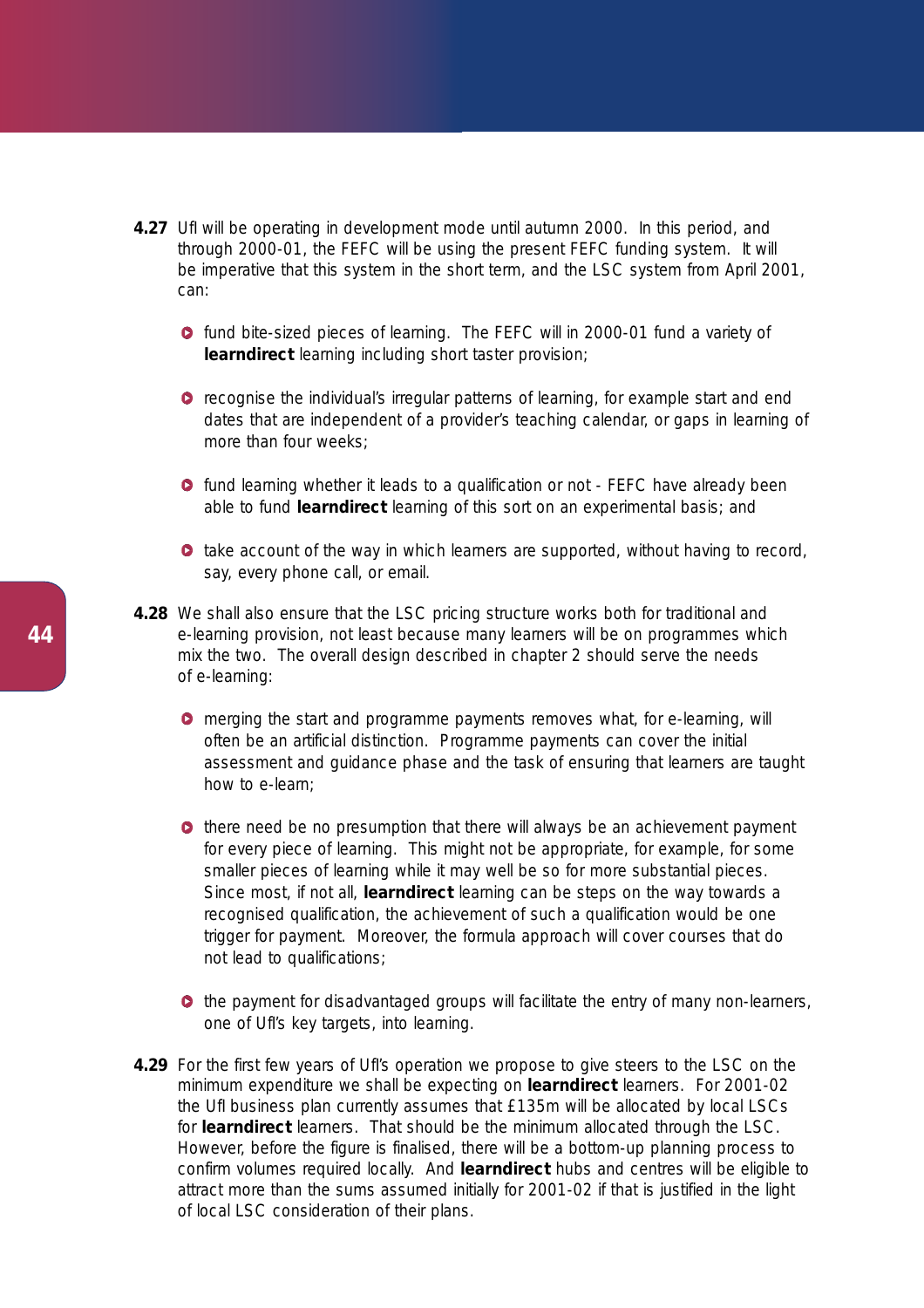## **LEA-SECURED ADULT AND COMMUNITY LEARNING**

- **4.30** The Government's intention is to achieve a major shift in the quality and availability of learning opportunities for adults - and the LSC has a key role to play in bringing this about. The creation of the LSC provides a major opportunity to break down the artificial boundaries which have operated in the area of funding learning for adults, to enable a fresh and strategic approach to using funding to help lever up participation and achievement, and to use public funding to foster a learning society by making suitable learning opportunities available to adults of any age. It will also enable a clear and sustained focus on key priorities, including the drive to tackle the nation's legacy of poor basic skills of literacy and numeracy, and helping combat social exclusion through improving people's access to "first rung" learning opportunities in their own neighbourhoods.
- **4.31** Very large numbers of adults will learn through FE providers and the funding formula approach set out earlier in this chapter is designed to support that. The formula will also be the vehicle for funding the sort of provision now offered in the "Designated Institutions", which includes non-vocational and recreational learning. We shall also be working to ensure that, where appropriate, adult and community learning made available by LEAs is also funded through the formula.
- **4.32** Adults also learn in a variety of other settings, within what is usually known as the adult and community learning sector. This learning is provided by local authorities, FE providers, and by a range of other community and voluntary organisations. Local authorities are by far the most significant provider, either directly or through contracts and grants to others. LEA adult education spending supports some 1.6 million learners, and associated spending by other local authority departments might put that figure up to 3 million. This key role is recognised in the Learning and Skills Bill now going through Parliament. Local LSCs will be required to include in their plans the education and training they would like an LEA to secure and which they are prepared to fund.
- **4.33** Following the decision to transfer to the LSC the funds that LEAs currently receive from the DETR for adult and community education, the Secretary of State has given a guarantee to local authorities that, provided they produce satisfactory plans, for the first 2 years of the LSC they will get comparable amounts to those they now spend from their own Education Standard Spending resources. The transfer and guarantee will be based on the latest information about net spend on education for adults as formally reported by LEAs to the DETR on forms RO1 Education for 1998-99. We have decided that the quarantee should be based on expenditure in one financial year - 1998-99 - as averaging expenditure over three years is ruled out by local government re-organization. The Department has written this month to local authorities about the information needed to implement the guarantee. Where local authorities demonstrate that they can do more to help the LSC meet its objectives, particularly for those groups most excluded from learning, they can seek to have this recognised in any further resources, beyond those needed to meet the guarantee, which may be available to the local LSC for adult and community learning.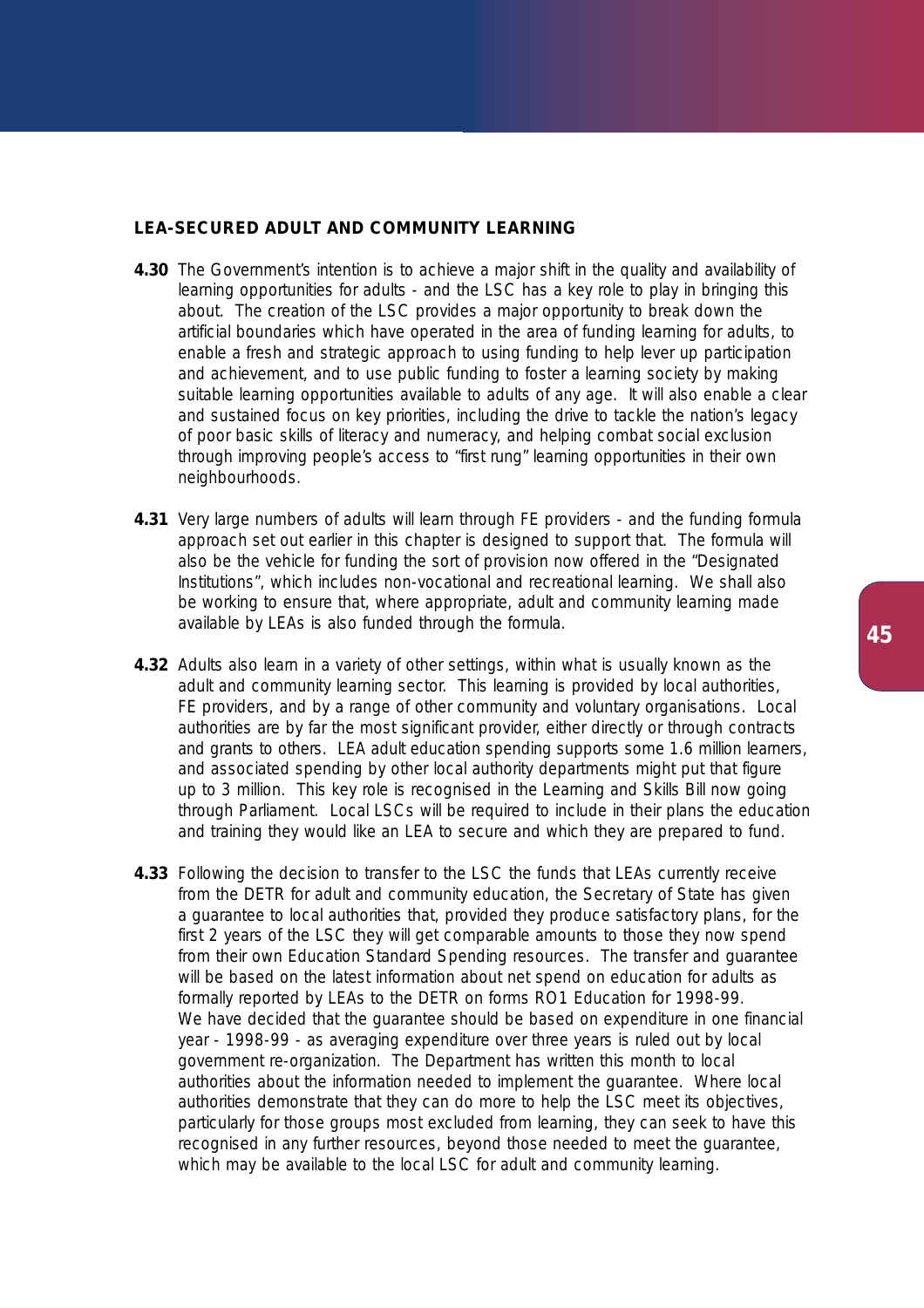- **4.34** The local LSC will in effect be buying a plan from the LEA, in return for its funding. This will build on the existing arrangement whereby the DfEE funds LEAs through the Schools Standards Fund for the production of a lifelong learning plan. Given the need to plan ahead for 2001-02, and the greater diversity of LEA-secured adult and community learning, we think that initially the plan will not be based on the LSC's general funding formula, though the intention should be to move to this position as soon as practicable for most adult and community learning. However, the plan will need to include indicative costs and volumes. The DfEE expects to publish guidance to LEAs in June on what is expected in their plans for adult and community learning for 2001-02, the first year of the guarantee.
- **4.35** We believe that the clear intention should be that the majority of adult and community learning supported by LSC funding should be funded via the national funding formula as soon as is practicable. But to do this, the LSC will need a programme of work in its early days to establish a national knowledge base about the costs and range of ACL provision. We are setting up a working group to start working through the detail of this and other funding issues in adult and community learning.
- **4.36** At the end of the guarantee period the Government's expectation is that LEA-secured adult and community learning will continue to feature centrally in each local LSC's plans. Indeed it would be disappointing if it did not. The Government is confident that LEAs will respond positively to the new arrangements, reinforcing the key role they can play in the planning, development and delivery - both directly and indirectly - of local learning.
- **4.37** While looking to move the majority of LSC-funded adult and community learning onto a formula basis, we also think that there will always be some of this work that is not easily susceptible to this. Some of the most innovative adult learning involves agencies for some of whom learning is not a prime activity; other organisations work with extremely disadvantaged and marginalised client groups; in others there is a curriculum in which learning activity forms only one part of a community development agenda.
- **4.38** Such work is supported by, for instance, the DfEE's Adult and Community Learning Fund. This Fund formally comes to an end in April 2002. Until then it will continue to be managed nationally under its existing arrangements through the Basic Skills Agency and NIACE. It will be vital that the lessons and the innovations of the Fund are not lost. So the LSC will need to assess how best to sustain the momentum of this work, whether through initiatives by the local LSCs, or by a follow-on national fund, or some combination of both.
- **4.39** The LSC will need to set a national framework for development work. Local LSCs can then embed priorities at local level by, for example, funding outreach provision through FE providers, adult and community learning secured by LEAs, or by direct support of local organisations. Each local LSC should ensure that there is significant progress towards the aim of genuinely neighbourhood-based learning opportunities. In the most disadvantaged communities the aim should be for a step-change in the range and level of local learning opportunities for adults as recommended in the report of the Policy Action Team on Skills and in the recently published framework consultation on a National Strategy for Neighbourhood Renewal.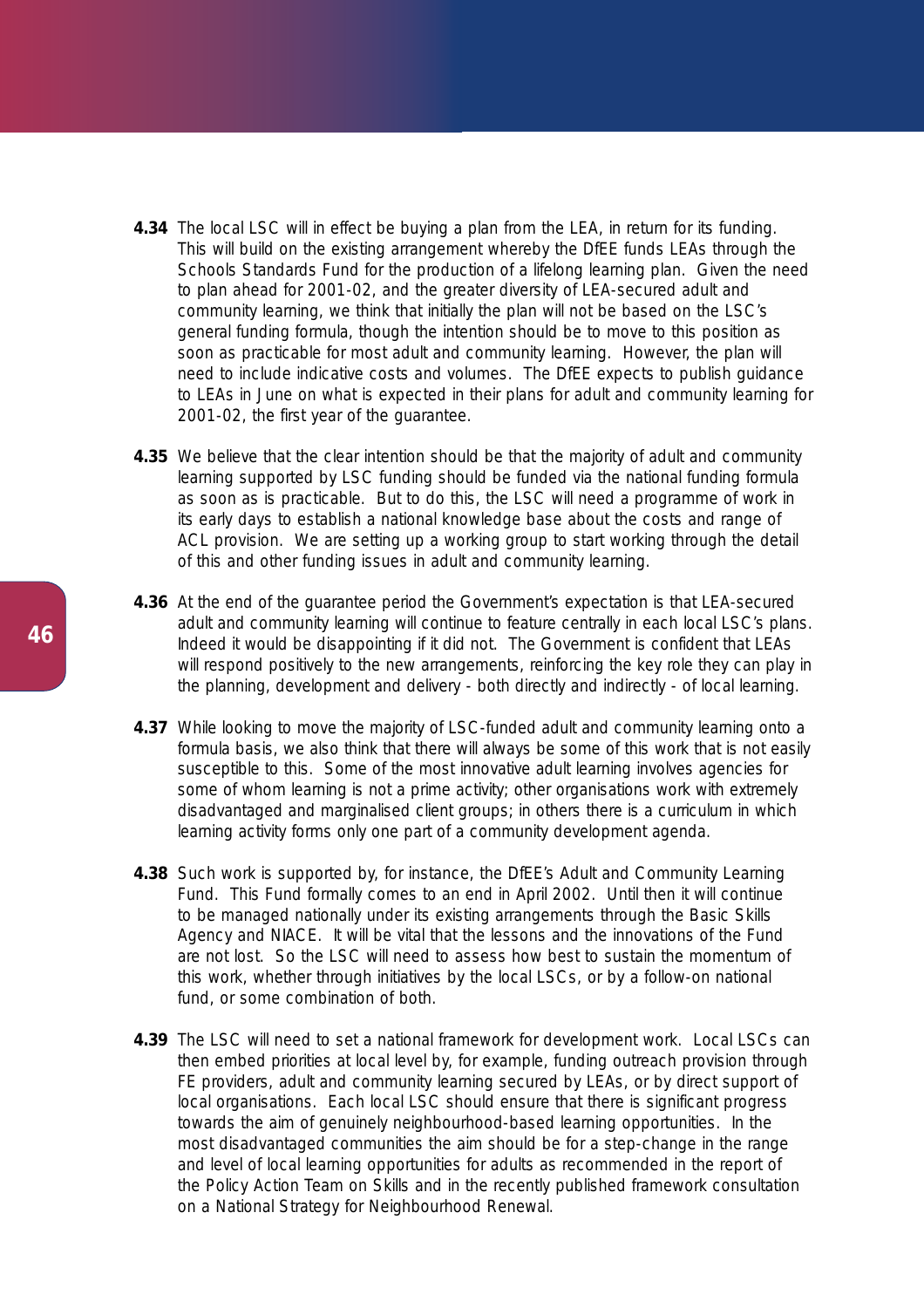# **INFORMATION, ADVICE AND GUIDANCE FOR ADULTS**

- **4.40** Information, Advice and Guidance for Adults (IAG) is a new programme, focused especially on ensuring, for all adults, access to free information and advice. The money available rises to £28 million in the LSC's first financial year, 2001-02. IAG will be provided through a set of single contracts with the lead partner in each local IAG partnership. These will be DfEE contracts novated to the LSC during 2001. The contract will, in effect, be buying a service plan from the local IAG partnership, showing how it will deliver the free IAG service in its area.
- **4.41** The allocation of IAG funds from the LSC nationally to local LSCs, and thence to IAG partnerships, must be sufficient to ensure continuity of free information and advice services available to all. A minimum level of IAG funding will therefore be nondiscretionary for this purpose. Initially, the allocation will reflect the current formula which is based on per capita adult population. The LSC nationally will want over time to consider the case for a more differentiated funding methodology, for instance to build in weighting factors to allow for disadvantage and social exclusion. Any such development would need to be in step with the disadvantage component of the LSC's wider funding methodology.

## **WORKFORCE DEVELOPMENT**

- **4.42** The LSC will be responsible for assessing and identifying current and future national skills and learning needs. It will create a system led by the demands of individuals and employers.
- **4.43** It will achieve this by developing a national framework for workforce development. This will build on the work of the Skills Task Force and relationships with key partners such as employers, trades unions, National Training Organisations, the Small Business Service, the Employment Service and Regional Development Agencies. It will identify an agenda for action to ensure that in a fast-moving world those in work, those seeking work and those entering work for the first time have the skills they and the economy need to improve our competitiveness and take us successfully through the 21st century.
- **4.44** The national framework will use a robust analysis of labour market and skill needs to inform the development of a wide range of skills provision important to the current and future needs of the workplace: hi-tech and managerial skills, vocational skills, employability, key skills and basic skills. It will also embrace new ways of reaching more individual learners through **learndirect** provision, through the use of learning accounts and though FE and private and voluntary sector provision.
- **4.45** The LSC at national level will support local LSCs to develop their local workforce development plans, building on the preparatory work done by TECs through their integrated workforce development plans. It will also support National Training Organisations as they develop their sector workforce development plans, to feed into regional and local development strategies.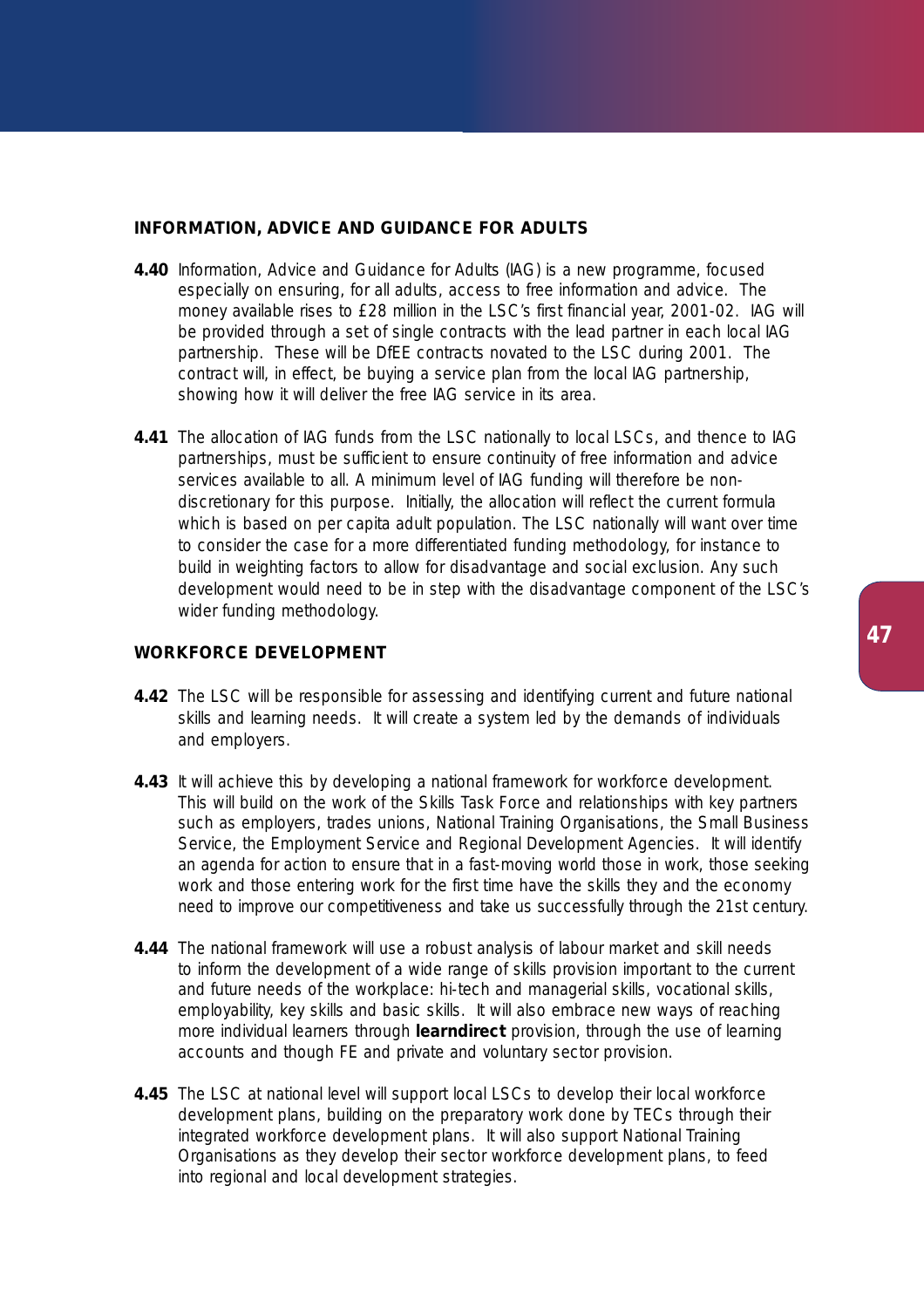- **4.46** At the local level, it will be critical that the funding for workforce development, whilst informed by national priorities, is directed to meet the needs identified by local partners. The provision to meet those needs will include programmes supported by formula funding (for example, Modern Apprenticeships, FE provision) and support through local discretionary budgets. Developing a coherent approach to workforce development will help us to maximise the total investment in skills and learning and ensure it is truly demand-led.
- **4.47** As part of overall plans, local LSCs will develop local workforce development plans in conjunction with local partners and the RDA which they will submit to the national LSC for approval. Access to a flexible workforce development budget will help them develop local approaches to engaging employers in workforce development. These approaches will include in particular support for small employers, through key workers and management development, to help achieve the targets for Investors in People. Arrangements will be similar to those under the Local Competitiveness Budget. The LSC will take account of local employer baselines in allocating funds to each LSC and there will be a requirement to secure matched funding from employers.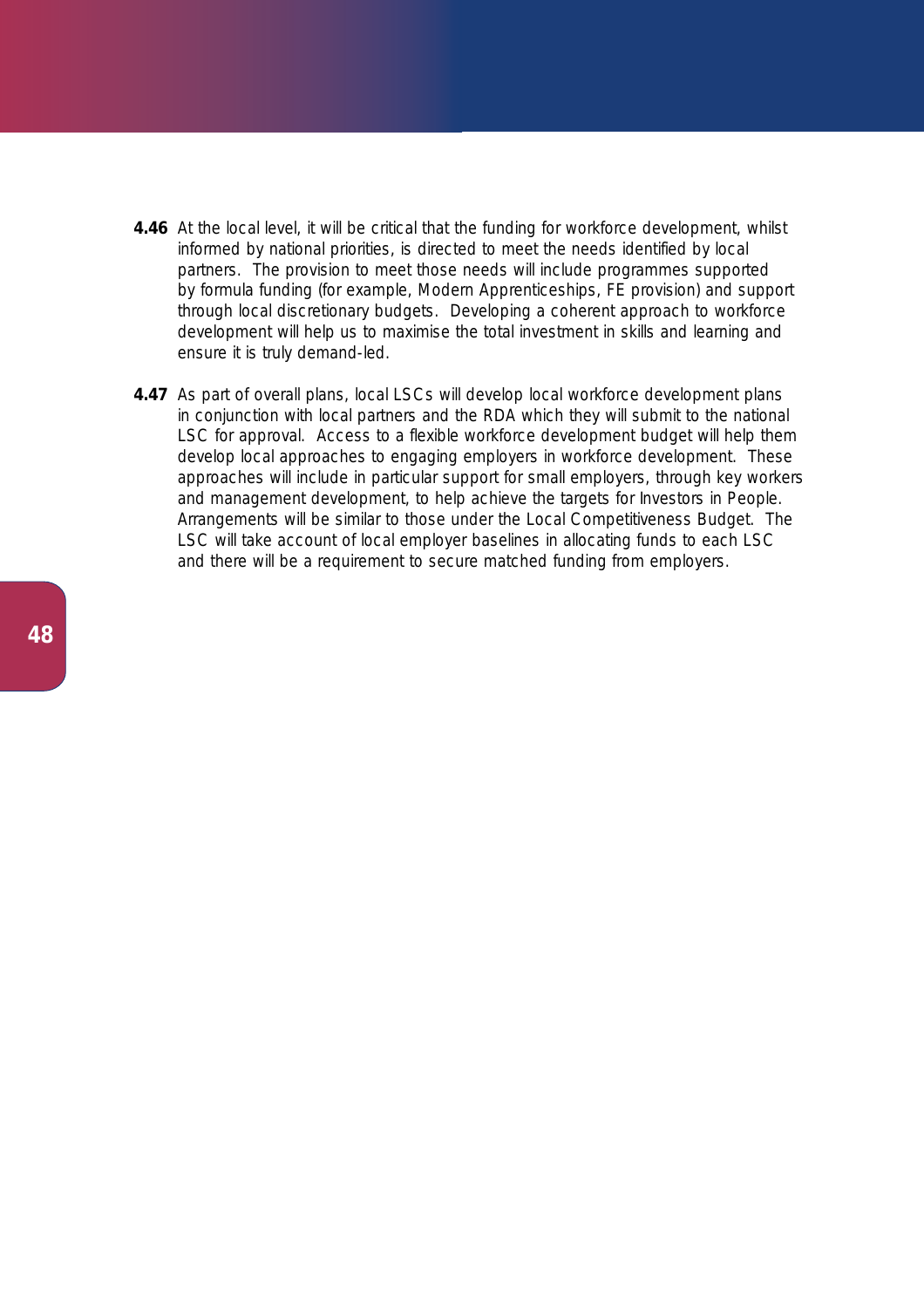# **Introduction**

- **5.1** One of the major objectives of the new arrangements for the funding and planning of post-16 provision is to build on the success of the New Deal and improve still further the opportunities available for unemployed people. From April 2001, ES assumes responsibility for the Work Based Learning for Adults (WBLA) budget, and this, coupled with the consequent improvement and intensification of provision for unemployed adults, will strengthen the link between the skills agenda and the Welfare to Work agenda. The Prime Minister's recent decision to create a new Agency in 2001, combining the ES and the 'Working Age' parts of the Benefits Agency, is also an important development which reinforces the direction of change.
- **5.2** The ES provides advisory services to a wide range of unemployed people and supplements this service by securing programme provision to help them get jobs. This includes 'traditional' learning and skills programmes delivered in the workplace and in the classroom as well as a range of complementary provision designed to improve jobsearch skills and motivation and to tackle specific individual needs - for example linked to drug or alcohol abuse. Success depends crucially on effective joint working between unemployed people, ES Personal Advisers and ES-funded providers.
- **5.3** Chapter 2 (a) set out our proposed simpler formula funding system to apply across ES and LSC-funded provision. This will help sharpen the focus on performance and continuous improvement. A clear message which has emerged from our consultations is that the plethora of existing funding models can be a costly and unwelcome distraction from the main task of helping unemployed people get jobs. This is especially the case where similar provision is being funded both by the ES and by others.
- **5.4** We therefore propose to apply the common formula funding system to significant parts of ES provision as soon as is practicable. This will allow the full benefits of a single, streamlined funding system to be realised and ensure greater coherence with the LSC. Provision in scope will include much of the externally delivered elements of the New Deal for Young People (including many Gateway and Follow Through services) as well as large parts of the re-engineered provision for unemployed adults.
- **5.5** This chapter sets out our proposals for applying the formula to the diverse range of ES learning and other programmes. As with LSC-funded activity, the arrangements for financial support for individuals - including allowances, transport costs and child care - will be funded outside the main formula.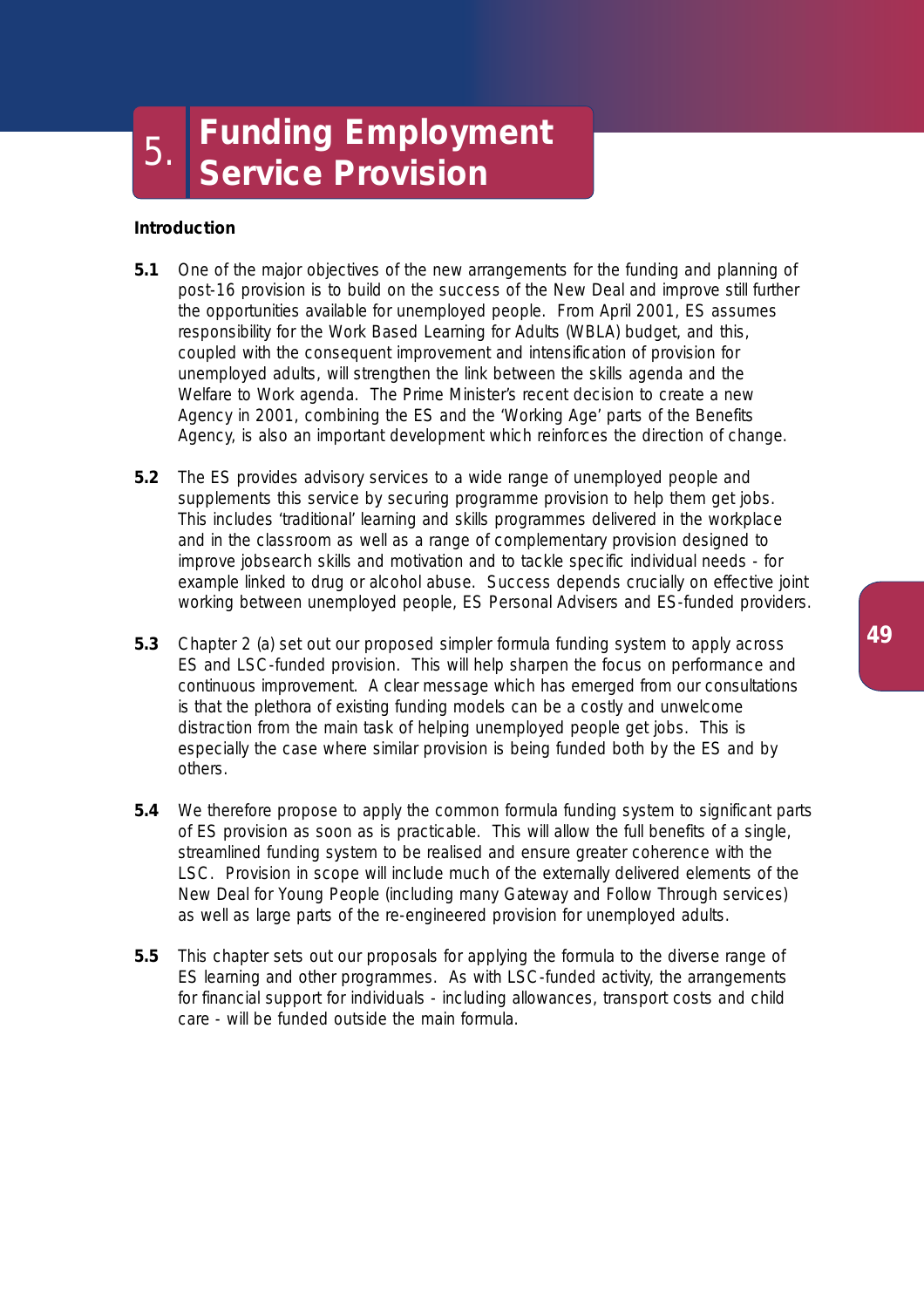## **Applying the Formula - Overall Approach**

- **5.6** Our proposals are that the overall level of funding for an ES provider will be calculated through the standard elements of the formula applying to ES, namely:
	- **O** programme core costs
	- **O** programme weighting
	- **achievement**
	- **a** area costs.

#### *Programme Costs*

- **5.7** The majority of funding will usually be linked to regular and full attendance although for some shorter provision a simpler arrangement may be appropriate. We are clear that we want to move quickly away from the over-complex payment systems which characterise the funding of some existing ES programmes.
- **5.8** In common with the LSC's proposals, the ES will allocate provision into a manageable number of funding blocks and cost weighting bands as appropriate. Funding blocks will, as far as possible, relate to the expected length of the programme and weekly hours of attendance (only some of which may strictly be 'guided learning' hours) or the type of provision.

## *Programme weighting*

- **5.9** For cost weighting we aim to avoid building unnecessary complexity in to the system. The Full Time Education and Training Option within the New Deal for Young People uses three cost bands at present and this has generated relatively few anomalies. While drawing more ES provision into the formula may create a need for more bands, the initial intention is to aim for no more than five. Clearly, though, this will need to be reviewed should experience show this is insufficient (or indeed excessive). The pricing structure will take the form of a simple look up table.
- **5.10** Within each of the funding bands, we expect that costs will be expressed as monthly payments and the total cost for an individual's programme can, therefore, be determined by multiplying the monthly rate by the expected length of stay. However, we wish to ensure that the system creates incentives for early progression and for people moving quickly into employment rather than simply retaining them on provision. Early completion/progression payments have been used successfully by the ES in the past and are, indeed, a feature of some New Deal funding at present. Where appropriate, we intend to include this incentive within the formula focused, at least in part, on progression into jobs.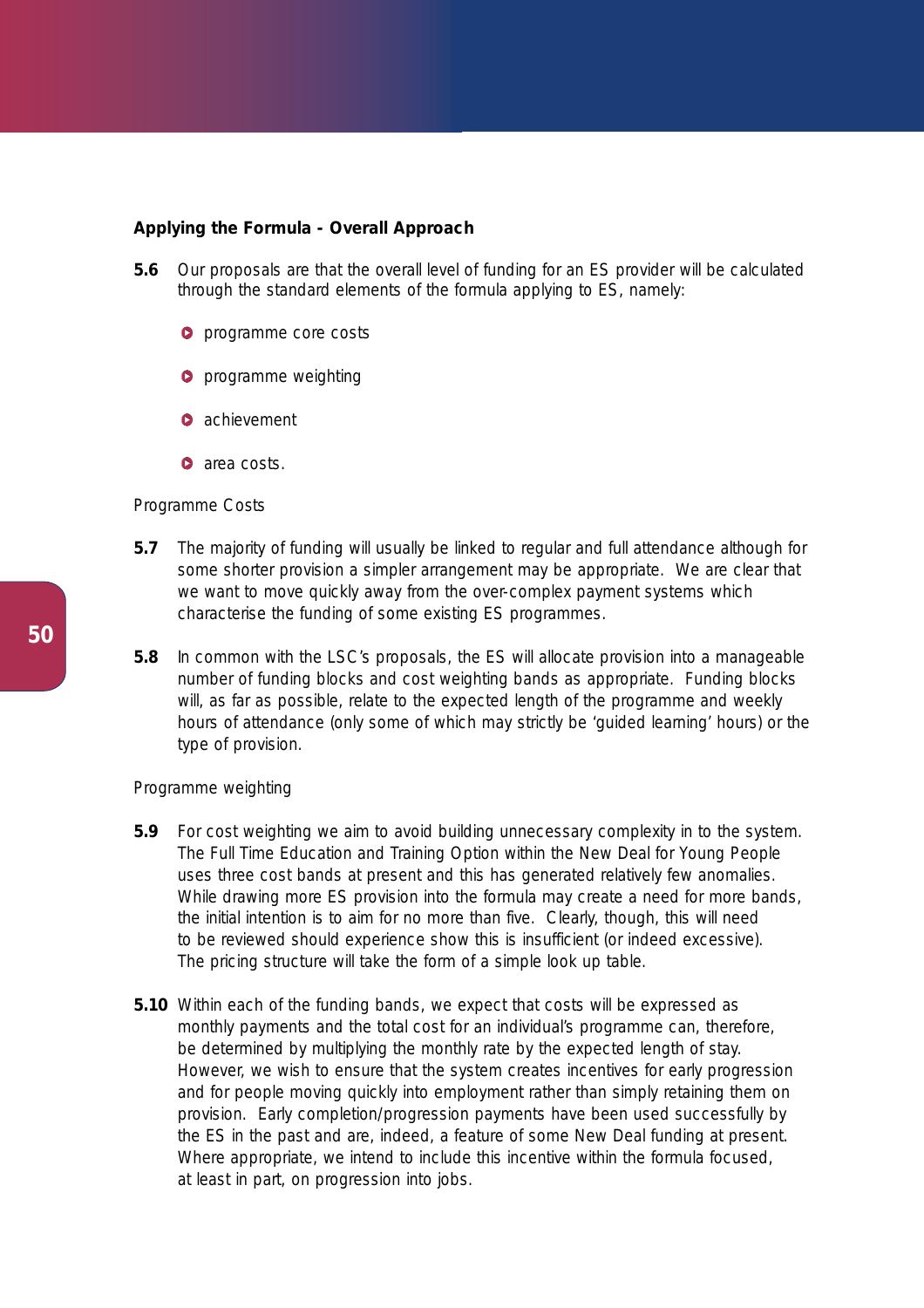**5.11** The ES will establish its own Rates Advisory Group. Terms of reference will be similar to those of the LSC Rates Advisory Group and there will be arrangements for sharing information plus some cross-membership. Although there may be relatively few circumstances where the provision funded by the LSC and the ES will be identical (linked to the important differences in the two organisations' aims and objectives) some provision is similar. The aim is that there should be a clear read across between what the ES pays and what the LSC pays in similar circumstances. Where there are differences in the level or nature of the funding, the reasons for these should be apparent and readily explained. One of the tasks of the ES Rates Advisory Group will be to consider evidence of anomalies.

# *Achievement*

**5.12** The achievement element will, in most cases, focus on jobs and will link to ES Annual Performance Agreement (APA) and New Deal definitions - a job and a sustainable job being the two main measures. Qualifications will also feature in achievement payments in some circumstances. Though rates may vary depending on the programme to be funded the ES will typically pay up to a third of the programme cost for achievement spanning job-related and qualification outcomes. The ES also intends to undertake limited piloting of higher achievement payments.

## *Area Costs*

**5.13** As foreshadowed in chapter 2 the additional costs of delivering in London will be reflected in the national rates. Further detailed work will be undertaken over the summer on this.

# *Payments*

**5.14** The move to profiling of payments with regular reconciliation points will bring a large measure of coherence to the day to day operation of the joint formula funding systems and allow savings to be made in administration costs. It does, though, represent a major shift in the way the ES manages its payment processes and will require changes and improvements in the planning and contracting for provision at local level. Nonetheless the aim is to move all formula funded ES providers to profiled payments as quickly as possible but to be mindful of the need to ensure that the new arrangements do not exclude small or new providers.

# *Funding disadvantage and Additional Support*

**5.15** As noted in chapter 2, the ES will not include a separately identified 'disadvantage' element within its funding model. In order to ensure clients with significantly greater demands, such as learning difficulties and/or disabilities and those with basic skills or language requirements, are supported, once expenditure rises above a threshold, the additional support element will be linked directly to provider's expenditure. As with the LSC, ES will consult on introducing a matrix approach.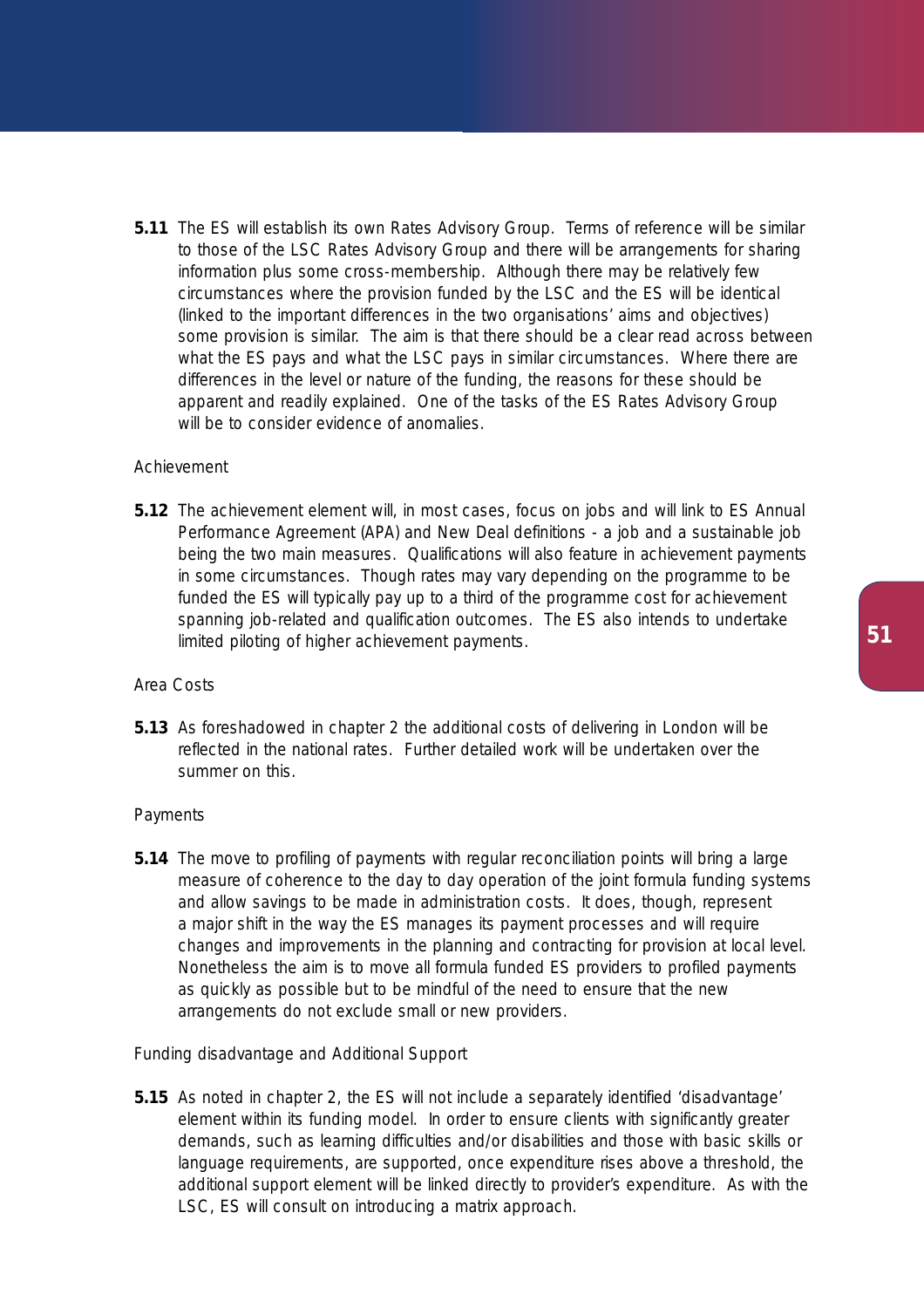## *Modelling work*

- **5.16** We are undertaking modelling work and data analysis of the costs involved in funding provision in order to ensure affordability within the ES resource available.
- **5.17** The example below shows, using illustrative figures only, how the diverse range of ES provision can fit into the formula funding framework. In common with the LSC model, detailed in Chapter 4, ES will use funding blocks to represent short provision that can be 'one off' - such as the production of a C.V.- courses or activities that last a few weeks, right through to more substantial provision such as the Full Time Education and Training Option of the New Deal which can vary significantly in length and intensity. Though it will often be possible to allocate provision into hourly bands we propose, in some circumstances, that ES should allocate named provision to a funding block rather than determine its block solely by the average or expected length of time it takes to complete. The footnotes explain the rationale for grouping the provision into each of the funding blocks in the context of the examples shown (which only cover a selection of the blocks).

| <b>Funding</b><br><b>Block</b>             | <b>Band A</b> | <b>Band B</b> | <b>Band C</b> | <b>Band D</b> | <b>Band E</b> |
|--------------------------------------------|---------------|---------------|---------------|---------------|---------------|
| Funding<br>Block 1 <sup>1</sup>            | up to<br>£60  |               |               |               |               |
| Funding<br>Block 4 <sup>2</sup>            | £300          | £500          | £700          | £900          | £1,100        |
| Funding<br><b>Block</b><br>10 <sup>3</sup> | £1,020        | £1,260        | £1,500        | £1,740        | £1,980        |
| Funding<br>Block 18 <sup>4</sup>           |               | £1,980        | £2,300        | £2,620        |               |

**<sup>1</sup> ES will contract for 'one off' provision, such as the production of a C.V. This, and other provision of this type, may not cost £60 and therefore the ES Funding Block 1 will pay** *up to £60* **depending on the type of provision required.** 

**<sup>2</sup> This example highlights how the weighting factors might be used. In this example, ES wishes to contract for provision that lasts two weeks. This provision would normally be grouped under Funding Block 4 and would attract payment of £300. However, ES is currently contracting for a 'New Intensive Gateway' course which will last for two weeks (or 60 hours). Because of its intensive nature, provision of this kind may be allocated a higher cost weighting factor.** 

**<sup>3</sup> This example is intended to represent provision that is variable in length, such as training provision, which might range from short intensive courses to longer programmes of up to 26 weeks. In the example this type of training is allocated to Funding Block 10 and then weight according to the actual cost of delivery.**

**4 This example is similar to the current FTET model which is banded into three cost weighting factors.**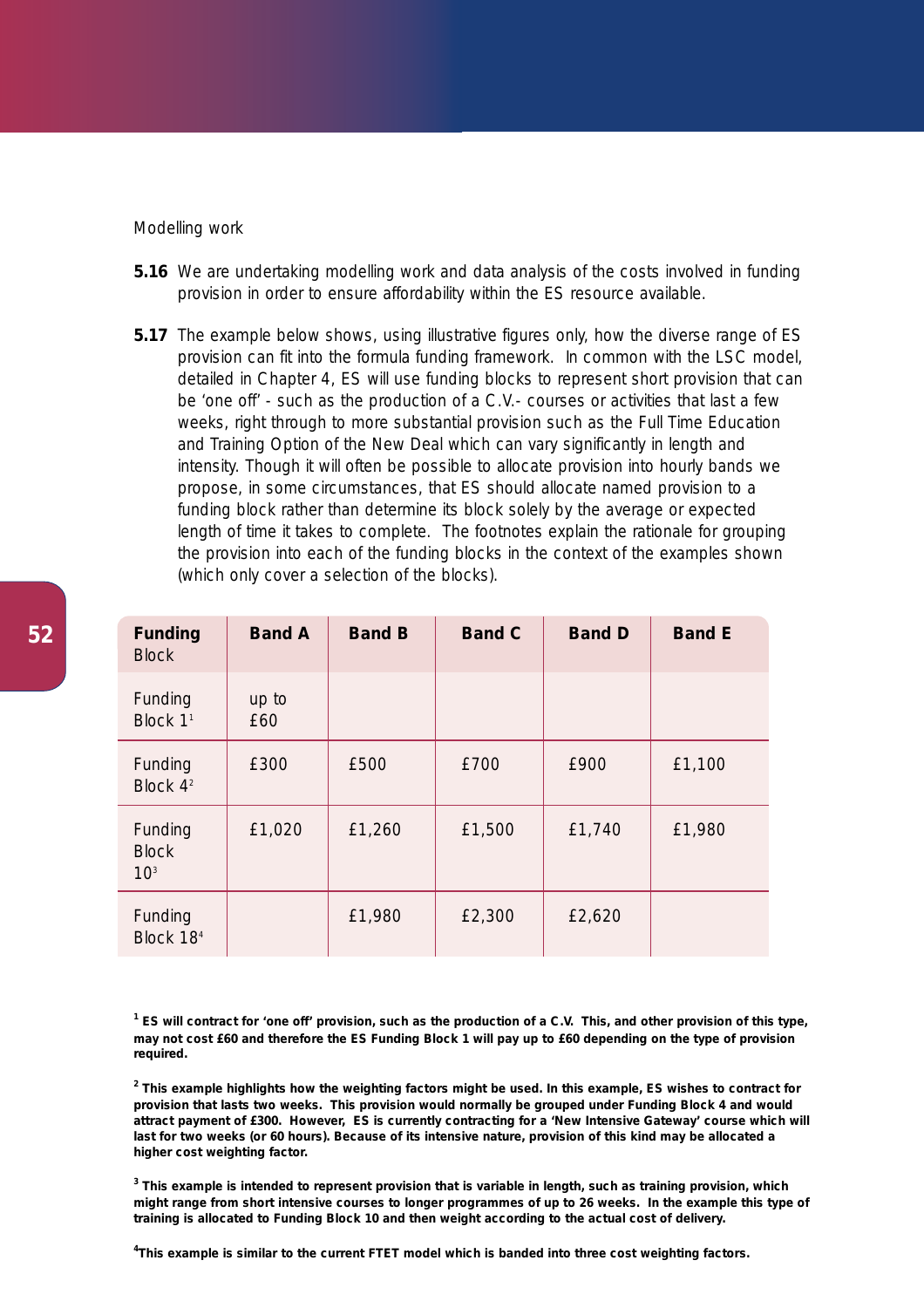## **Transitional issues**

- **5.18** As stated above, we consider formula funding should be applied to significant parts of ES provision as early as practicable. This change will impact heavily on the main programmes the ES delivers: the New Deal for Young People and the New Deal for 25+ and WBLA from April 2001. There are two key transitional issues that need to be considered:
	- **a)** timing should all ES provision be moved to formula funding at the same time i.e. April 2001, or should a phased approach be adopted? and,
	- **b)** operational how should the transition from the current payment arrangements to formula funding be handled?

## *The timetable for the transition of ES provision to formula funding*

- **5.19** A 'big bang' approach to the introduction of formula funding across all ES programme provision from April 2001 has the attraction of creating coherence for providers and may reduce the need for duplicate systems or parallel running. However, this does represent a big change for the ES and its providers and the process is further complicated by:
	- **a)** the transfer of responsibilities for the WBLA budget to the ES and the related work to develop and improve provision for unemployed adults (which will require a contracting round during 2000-01);
	- **b)** the timetable for the review and renewal of existing New Deal for Young People and Programme Centre contracts;
	- **c)** the transfer of some existing TEC staff to the ES and the need to address other contract and partnership issues arising from the dismantling of the TEC network.
- **5.20** Immediate implementation across the piece would also mean that national rates would need to be set for all of the provision at the same time requiring an extensive and early mapping exercise.
- **5.21** Accordingly, it is proposed that formula funding is phased in across the range of programmes, starting in April 2001 with the 'new' provision i.e. the New Deal for 25+ and WBLA which will be the subject of a fresh contracting round this year. Contracts for the delivery of New Deal for Young People will be reviewed during 2000-01 and, subject to satisfactory performance, we propose a phased move to formula-funding during 2001-02. This will mean that short extensions need to be offered to existing delivery contracts to enable this work to be managed effectively, and for early lessons to be learned. That said, where it is possible and sensible to do so, we would want ES to agree early transition with providers - for example, where they may be contracted to deliver both for young people and adults - to avoid unnecessary dual running.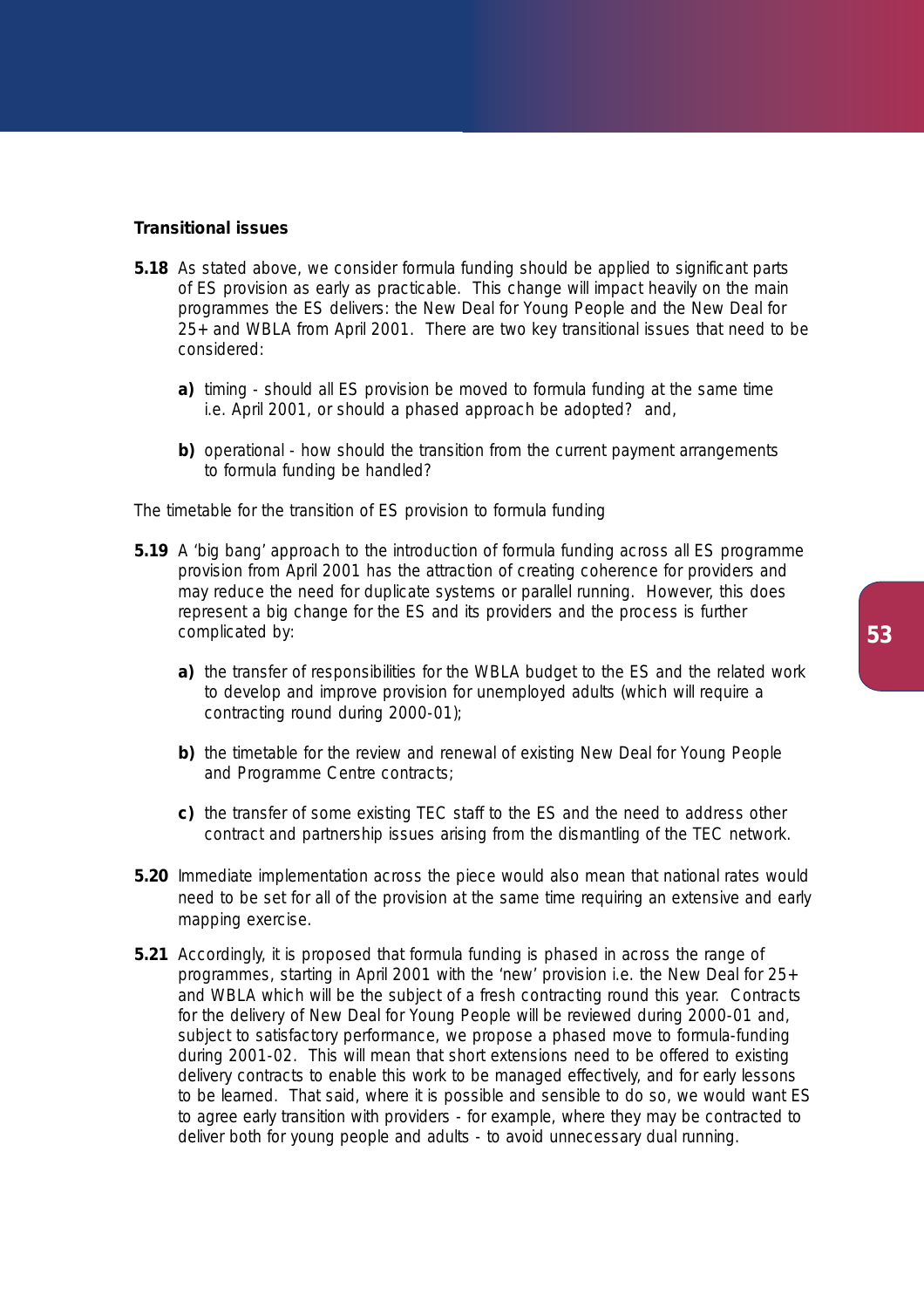#### *Transitional payment arrangements*

# **New Deal 25+**

**5.22** Although there will be a significant expansion of the 25+ New Deal in April 2001, there will be many providers who deliver New Deal 25+ under the old funding arrangements. ES intends to pay formula funding for new clients from April 2001. Existing payment arrangements will remain for existing clients although, where possible and sensible, the ES will aim to agree that all participants are funded on a single system.

## **Work-based learning for adults**

- **5.23** ES takes responsibility for the WBLA budget from April 2001 and it is important that we ensure a smooth transition for both existing clients and for those providers with which ES continues to contract in future. The ES will be undertaking a major exercise over the coming months to establish what provision is currently being delivered, what provision will be required post 2001 and the volumes of clients and nature of training that will be affected during the transition. As already foreshadowed, a contracting exercise for the new 25+ programme and the WBLA elements, will be carried out during 2000-01. We expect this to start in the Autumn.
- **5.24** Although the ES proposes to introduce formula funding for work based training from April 2001, we recognise that currently there are many different arrangements for funding WBLA provision and moving to the new rates without clear transitional arrangements for the existing clients could cause providers difficulties with their funding and planning processes. We also recognise that a balance will need to be struck between ensuring that providers receive adequate funding for work carried out before the change against the importance of implementing the new system quickly with minimum bureaucracy and the need for parallel working. The ES and DfEE are currently discussing a number of transitional options.
- **5.25** The transitional position is further complicated because there may be some providers who decide they do not wish to deliver WBLA from 2001 or who are unsuccessful in the tendering rounds. This will mean that different arrangements may need to be developed depending on the circumstances of individual providers. However it is of paramount importance that the transition for clients on WBLA is seamless.

## New Deal for Young People

**5.26** For the New Deal for Young People we propose that ES should move all contracts to the new funding system during 2001-02. In order to avoid having to operate dual systems for any significant period of time, we propose that ES should move transitional clients to the new system as appropriate. However, we recognise that an immediate move to nationally determined prices for an existing programme may cause difficulties in some circumstances. Accordingly, it may be appropriate in some cases to phase in the new funding levels in order to ensure the transition can be managed smoothly and that clients are not adversely affected by the change. However, we would not expect the period of convergence to be protracted.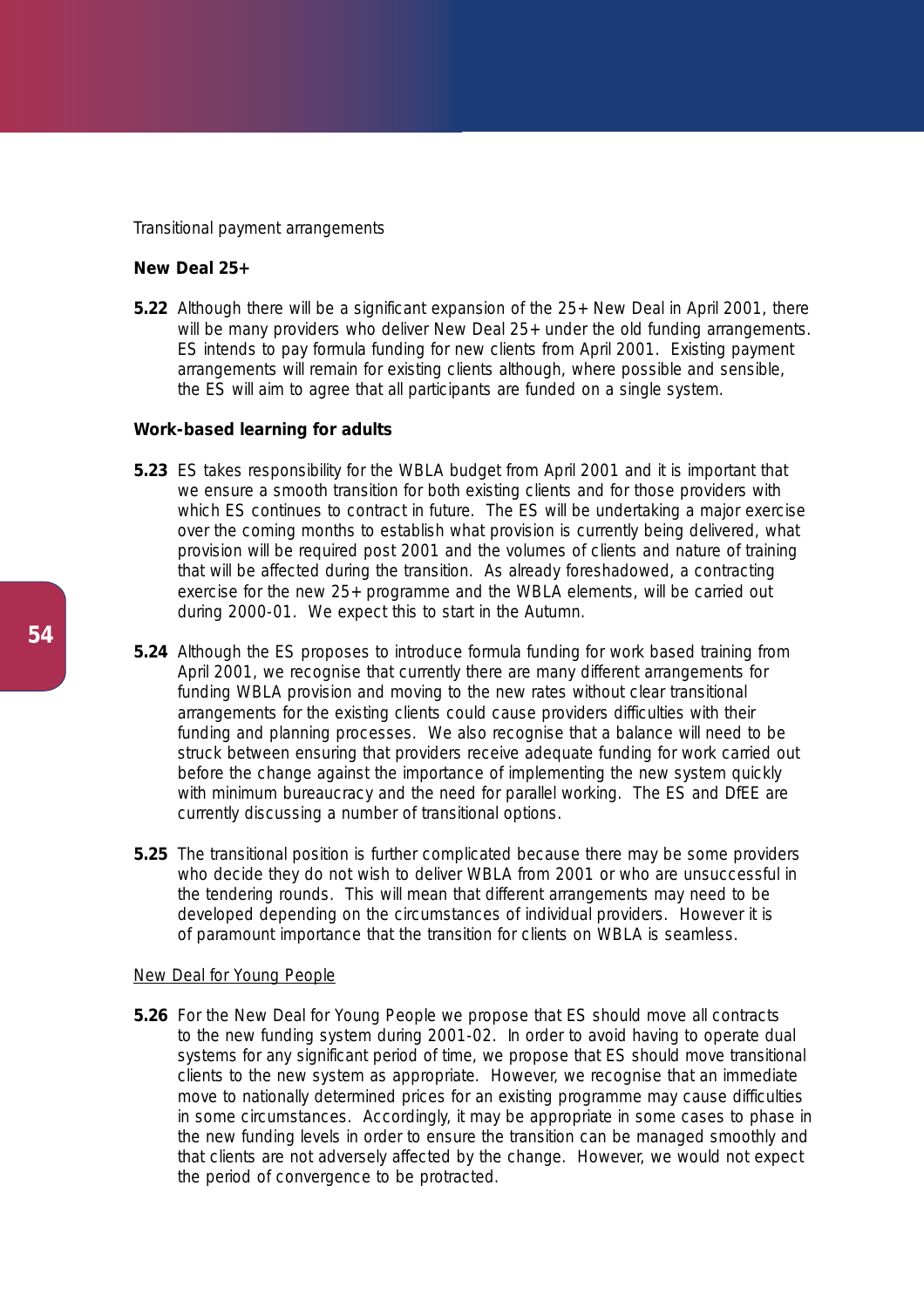- 6. **Learner Support**
- **6.1** This chapter sets out some of the current arrangements for learner support and, where relevant, transitional arrangements when the LSC takes on its funding responsibilities from April 2001.

# **Introduction**

- **6.2** One of the most significant issues affecting efforts to widen participation is the personal cost to learners of their education and training.
- **6.3** Research shows that 16-18 year olds from low income families are much less likely to remain at school or enter FE or work-based training for young people than their betteroff peers, with the inevitable consequence that they are less qualified, and fail to achieve their potential. 91% of 16 year olds from professional and managerial families stay on in full-time education or government-supported training in England and Wales, compared to just 61% of those from unskilled families. Many would like to stay on at school, college or take up training opportunities, but feel that they cannot afford to do so. For older learners the cost of learning has also been shown to be a disincentive to participation, particularly for those with childcare responsibilities.

## **Underlying principles**

- **6.4** There are certain principles, or characteristics, which should run through any system of learner support, through its design and its delivery. These are to:
	- **O** support Government objectives, particularly on social inclusion, National Training Targets and skill shortages;
	- **o** direct the available resources to those learners most in need:
	- **e** encourage partnerships and collaboration in using these resources most effectively;
	- **O** balance consistency and responsiveness to local circumstances;
	- **b** be open, understandable and user friendly for learners;
	- **O** interact with other forms of financial support, including benefits, in a complementary and coherent way; and,
	- **o** offer value for money.
- **6.5** Whilst the LSC will be responsible for funding all post-16 provision, it will not necessarily take on the permanent role of funding support for individual learners or have sole responsibility. The Government's longer term strategy is to consider ways of bringing together all the existing forms of financial support for young people. Older learners might be covered by separate arrangements. There will be extensive evaluation and consultation on all the learner support activity and initiatives.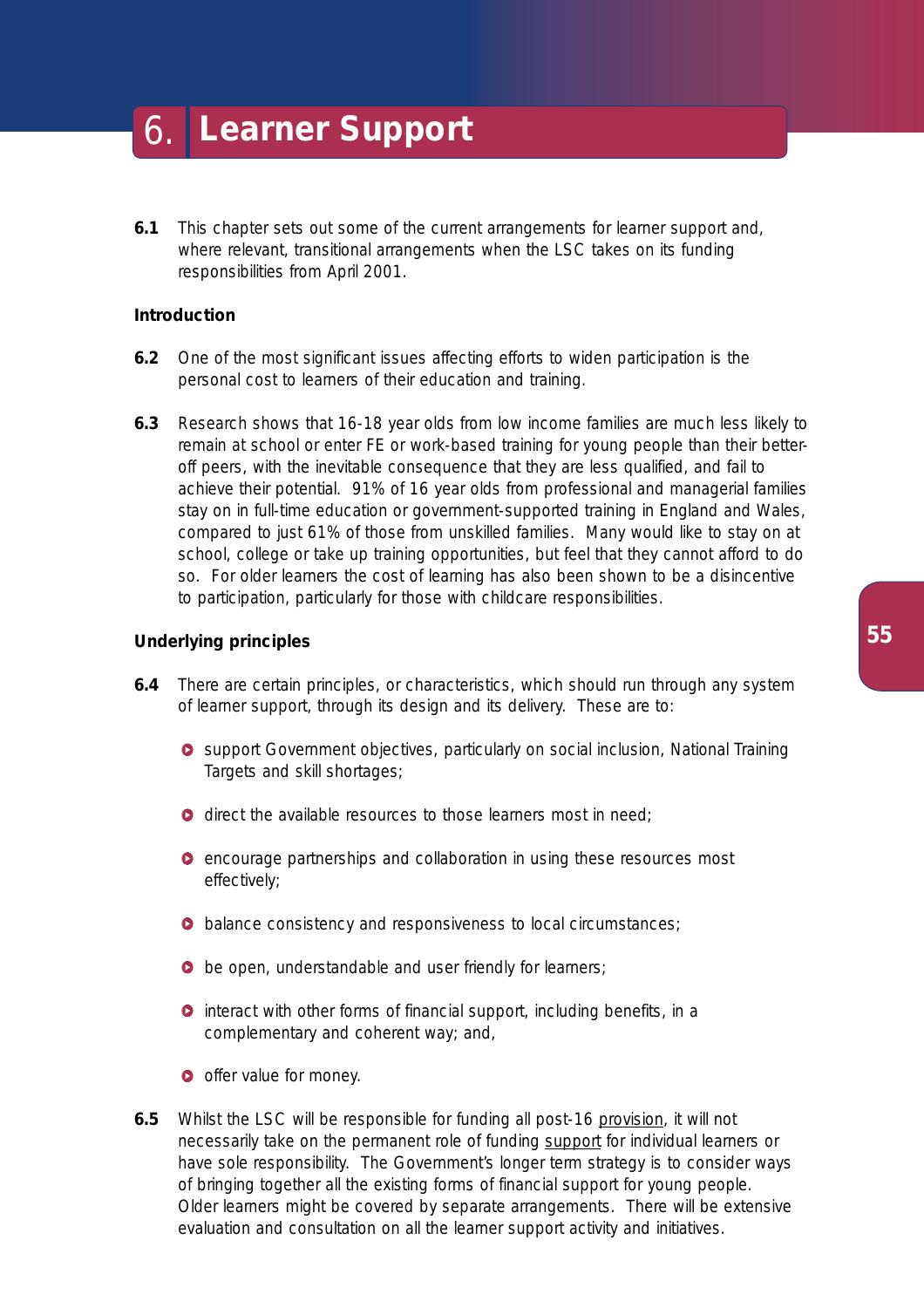**6.6** Whether the LSC is involved as an agent for distributing funds or not, it will be in a good position to provide advice to the Government on best use of all learner support funding. The LSC will also be well placed to link this funding with related policies which impact on financial decisions by learners, such as fees exemption.

# **Current Support Arrangements**

- **6.7** At present, there are different arrangements for supporting pupils, learners and trainees in school sixth forms, further education colleges and on the work-based route. Access funds are available to help students with a wide range of allowances and learner costs, including for equipment, fees, transport and other living expenses. There are also funds for childcare and, for some students, accommodation costs. There is some overlap between different funds in terms of what they can be used for. Learners may therefore receive different levels or types of assistance from those who have similar characteristics depending on the route taken.
- **6.8** In some cases FE students may obtain Career Development Loans. These are an important source of support, and offer a maximum of £8,000.
- **6.9** As well as the national schemes for learner support, the FEFC currently supports some individual students whose circumstances give rise to additional learner costs. For example, students living on the Isles of Scilly need to travel to the mainland to participate in post-16 education. The FEFC currently meets their travel and accommodation costs as well as funding the provision of training for these students. Funding is also made available for students living away from home whilst they study provision at specialist institutions, such as colleges of agriculture and horticulture or colleges of art and design. Students with learning difficulties and disabilities can get help with special equipment and other support.
- **6.10** Support for further education students is discretionary and targeted on those most in need, due to low income or the necessity of meeting exceptional costs. This is provided in the form of a general Access Fund and specific assistance with residential and childcare costs (see also the sections on Learning Accounts and fees exemption). This support is provided through the institution where the student studies, which, within broad guidelines, will exercise local discretion over who will be supported and the level of support offered. LEAs also retain a power to provide additional financial support for FE students if they deem it necessary.

#### *Childcare*

**6.11** Students with childcare responsibilities are recognised as having additional financial needs through the specific support for this area of cost. A new Childcare Support Fund of £25m is to be introduced in September 2000 to replace the present FEFC tariff scheme. This will operate in the same way as the FE Access Fund, allocating funding to colleges and other institutions by formula and then leaving considerable discretion to them as to who should be supported and the level of that support. Guidance asks colleges to give priority to lone parents and use formal - that is registered - childcare. This support should be linked to measures to increase the number of childcare places in colleges.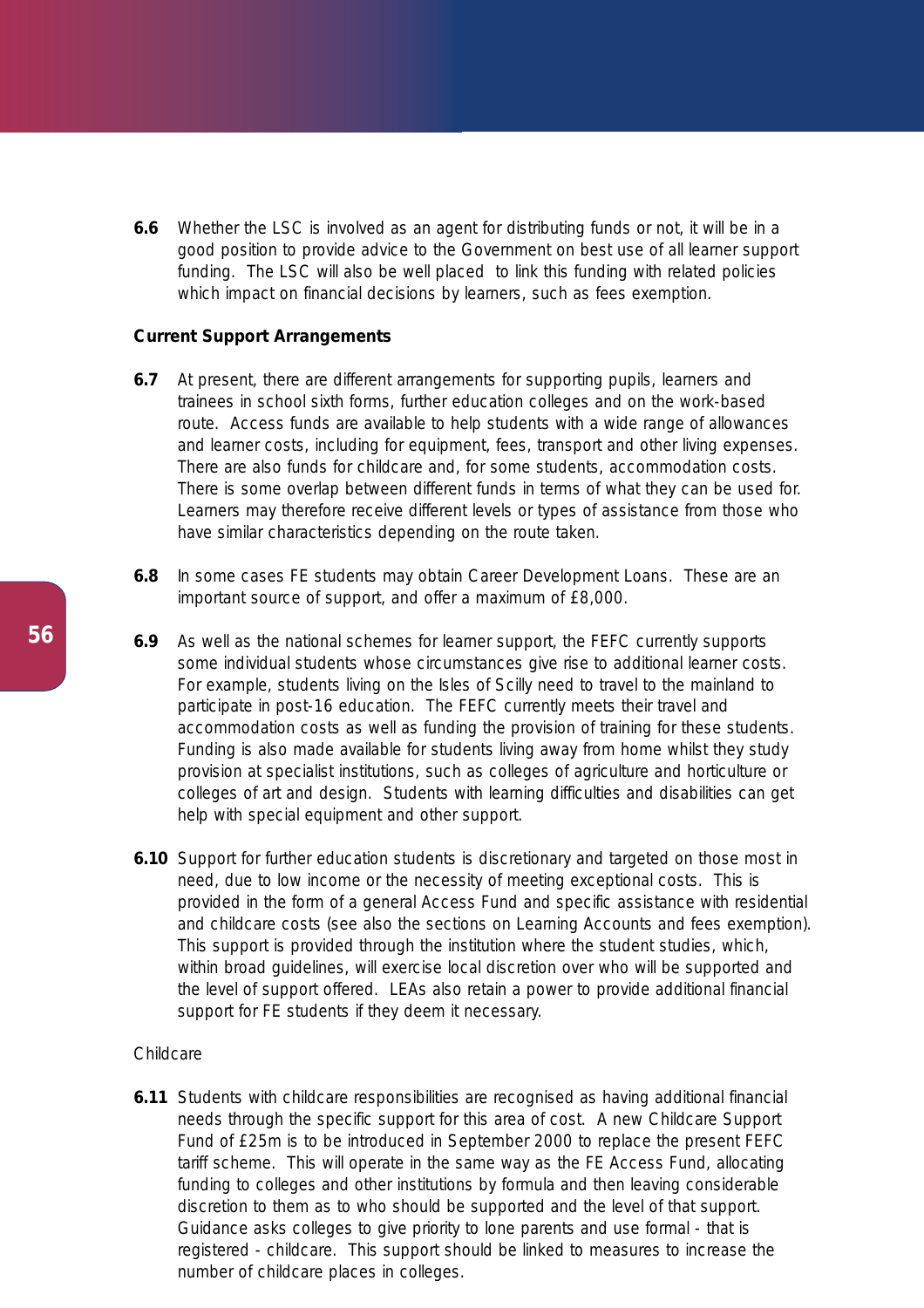## *Dance and drama awards*

**6.12** The Government introduced a national scheme of dance and drama awards from September 1999. Responsibility for awards in schools currently receiving funds through the FEFC and directly from the DfEE will pass to the LSC. The HEFCE will retain responsibility for the awards, where the provider has established a relationship with a higher education institution funded by HEFCE and offers degrees and higher education diplomas.

# *Transport costs*

- **6.13** The funding of travel costs has, over the last few years, become complex and inconsistent across the country. Section 509 of the Education Act 1996 places a duty on LEAs to provide "such transport as they deem necessary". But in recent years there have been wide variations in the actual support learners receive from LEA to LEA, with some effectively supporting only the costs of those with learning difficulties or disabilities.
- **6.14** Around a quarter of the FEFC's allocation of Access Funds to colleges is used to support travel costs. Colleges set their own criteria for using the funds and for determining who should be assisted with travel costs. There have been significant increases in the allocation of Access Funds to colleges over recent years, which give colleges more funds to support transport costs. TECs are required to secure provision which provides sufficient funding for individual learners' needs for transport and other support essential to accessing and completing their training.
- **6.15** The Government is currently exploring alternative ways of supporting learners through their time in post-16 education and training. As described below, the EMA pilots provide a means of getting funds, including travel costs, directly to the learner, and the Youth/Learner Card provides a means of negotiating discounts for certain types of provision. These are initiatives primarily aimed at 16-18 year olds; older learners should be able to call on the Access Funds to subsidise college travel costs.

# *Learner support and social security benefits*

**6.16** The Government is considering the relationship between post-16 learner support and social security benefits. At present, there can be problems when entitlement to social security benefits is reduced by payments of learner support to individual students. The Government is keen to ensure a coherent system of learner support which is simple for learners to understand and for providers to operate.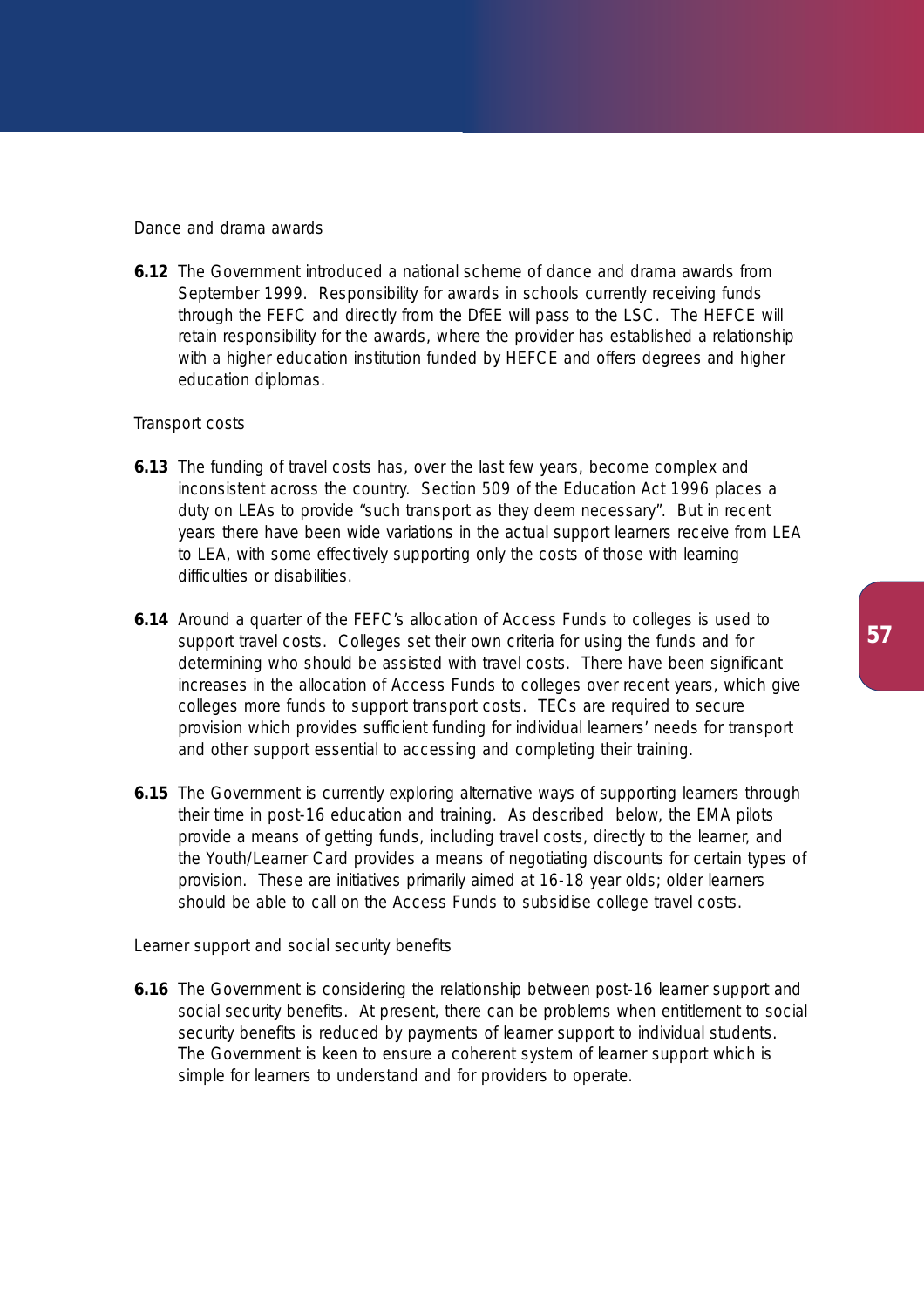## *Transition*

**6.17** We propose that from April 2001, the LSC should continue the FEFC and TEC funding roles in these areas of learner support. The current systems would be carried forward from April 2001, including the LSC's responsibility for continuing to make training providers contractually responsible for supporting travel costs in the immediate future. And it will ensure that travel costs are supported through college Access Funds. We would welcome views on whether the creation of the LSC, with its wider coverage of learner routes and local presence, offers opportunities for re-thinking the approach to and organisation of learner support.

# **TRAINING ALLOWANCES**

- **6.18** All young people on work-based training receive financial support either in the form of wages or training allowances. Although we propose to remove training allowances from the system of funding training provision, we believe that the LSC should take on funding responsibility from April 2001 as a transitional measure.
- **6.19** Trainees with non-employed status get training allowances. TECs are currently responsible for ensuring that all trainees receive at least the £40 minimum. The DfEE does not specify who should pay it, although in practice the training provider would be the usual source as far as the young person is concerned. TECs and training providers (together with employers if appropriate) agree how the overall cost of training is shared. All trainees receive free training provision.
- **6.20** Some TECs set their own minima at a level higher than the national minimum. The most recent available research indicates that over half of non-employed status trainees receive only the minimum allowance, with no top-ups from TECs, training providers or employers. TECs are generally responsible for setting their own eligibility conditions for the receipt of training allowances but the training week should be at least 16 and no more than 40 hours each week and planned attendance should be set out in a training plan.

# **Transition**

**6.21** For the longer term, the issue is whether training allowances should continue in their current form or whether, for instance, they should be phased out in favour of direct employer-trainee contributions or payments, or linked more closely to other learner support arrangements such as Education Maintenance Allowances. As the LSC takes over responsibility for funding training from TECs in April 2001, we need to set in place transitional arrangements for training allowances from that date.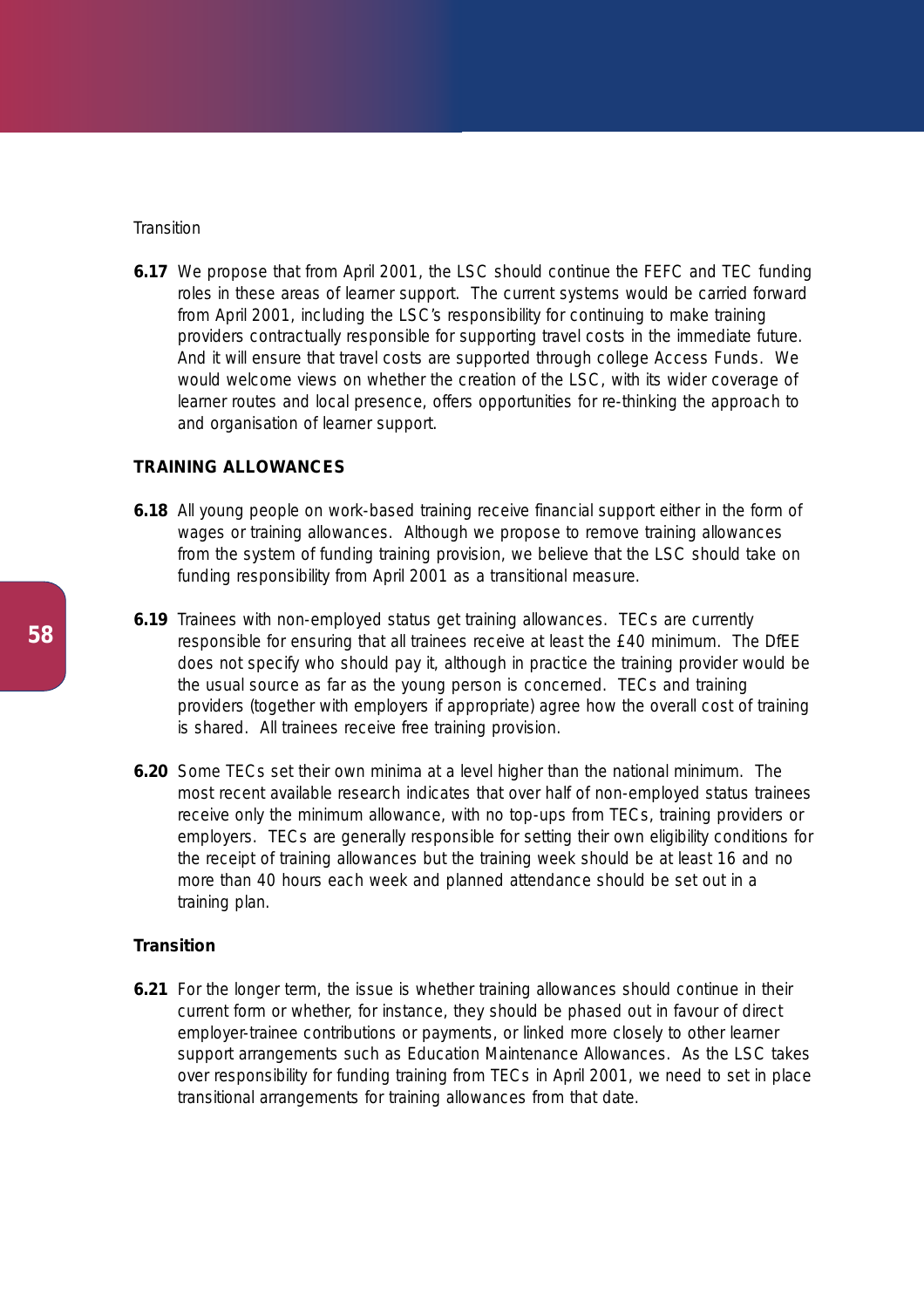- **6.22** Our proposal, on which we would welcome comments, is that from April 2001, the LSC should:
	- **•** honour implied commitments to current trainees by ensuring that the training allowances continue to be paid at the level set by the relevant TEC as at April 2000;
	- continue the April 2000 level for new trainees who have additional needs, with the expectation that the allowances will be fully funded by the LSC;
	- $\bullet$  for other trainees, where the trainee is not employed, the LSC would need to ensure that the minimum allowance of £40 was paid to the trainee with the expectation that employers will contribute to the costs of allowances.

## **EDUCATION MAINTENANCE ALLOWANCES (EMAs)**

- **6.23** EMAs were introduced in September 1999 in 15 areas. From September 2000 the scheme will be extended to another 40 areas, including 4 areas which are piloting a model which involves paying transport costs. The aim of the pilot scheme is to test the extent to which a targeted financial support and incentive package makes a difference to post-16 participation, retention, and most crucially, attainment. The scheme is currently administered by LEAs.
- **6.24** Payments of up to £30 each week (£40 in two areas) are available to eligible young people who remain in full-time education after Year 11. A range of different models is being piloted, which will enable us to evaluate the impact of different elements of the allowance. The key features of the EMA are:
	- **O** it is a 'something for something' measure. Payment is stopped if the young person fails to meet the conditions set out in a learning agreement such as missing one lecture without good reason, or failing to hand in homework on time;
	- **O** support is targeted on the worst-off;
	- **•** the EMA is paid direct to the young person (except in two areas where it is paid to a parent);
	- **O** additional bonuses are payable for retention and attainment;
	- EMAs are available for any full-time course at school or college provided it leads to a recognised qualification at level 3 or below;
	- EMAs are payable on top of all existing benefits and allowance, including wages earned by the young person.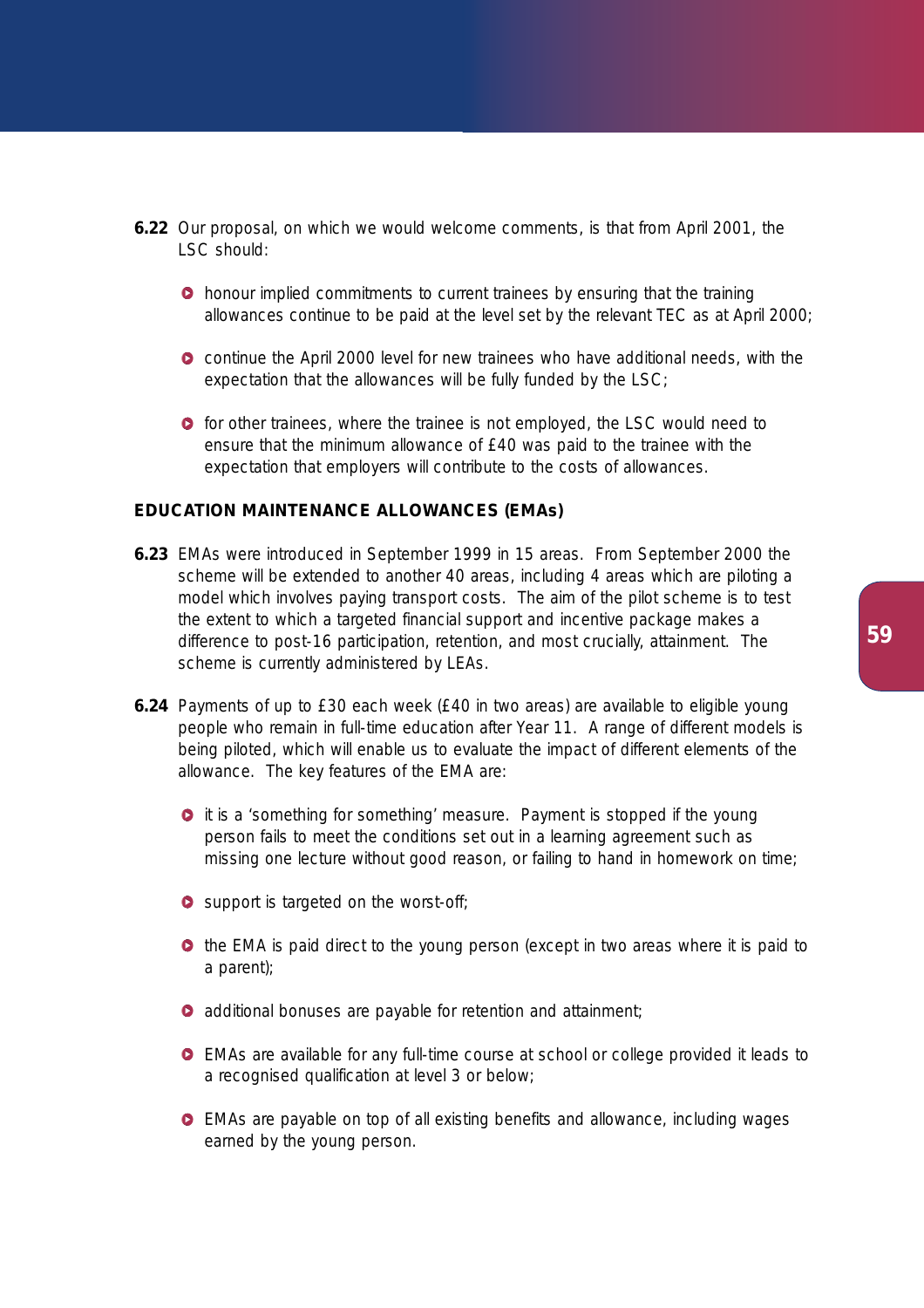**6.25** While the pilots are at an early stage, initial indications are very promising. Post-16 participation has increased in all pilot areas, in all cases at a higher rate than the average for the rest of the country. There is also strong evidence that EMAs are having a very beneficial impact on young people's attendance and effort, which should in time feed through to better attainment. Longer term, we will evaluate the impact of EMAs on retention and attainment before making decisions about whether to introduce a national scheme, and if so, what it should look like.

# **LEARNING ACCOUNTS**

- **6.26** The national framework of learning accounts will:
	- $\bullet$  provide a package of benefits (similar to a membership scheme) to help people in work pay for learning for their personal development;
	- **P** provide links to other sources of information about learning opportunities;
	- **O** be an 'account with Government' enabling people to take up discounts and benefits;
	- **O** make it easier for employers to support employees' individual development aspirations.
- **6.27** Learning Account incentives include:
	- a £150 Government contribution to the first one million accounts opened, provided the individual makes a small contribution themselves;
	- **O** access to discounts on a range of learning up to 20% for a wide range of courses and other learning opportunities with a maximum of £100 in each year and up to 80% on more specific learning, such as basic computer literacy;
	- $\bullet$  tax and NIC relief for individuals for whom employers have agreed to contribute to the cost of eligible learning on equal terms across the whole of the workforce;
	- $\bullet$  employer contributions to individuals' learning accounts will be tax deductible.
- **6.28** Anyone aged 19 or over can open an account. Particular groups have been identified as a priority for Government incentives: women seeking to return to the labour market, younger workers with low skills and qualifications, self-employed people and nonteaching school staff. There are some specific exclusions: people in full-time education, for example, will not be able to take advantage of the incentives in relation to their course of study, nor will those undertaking other forms of Government-assisted learning.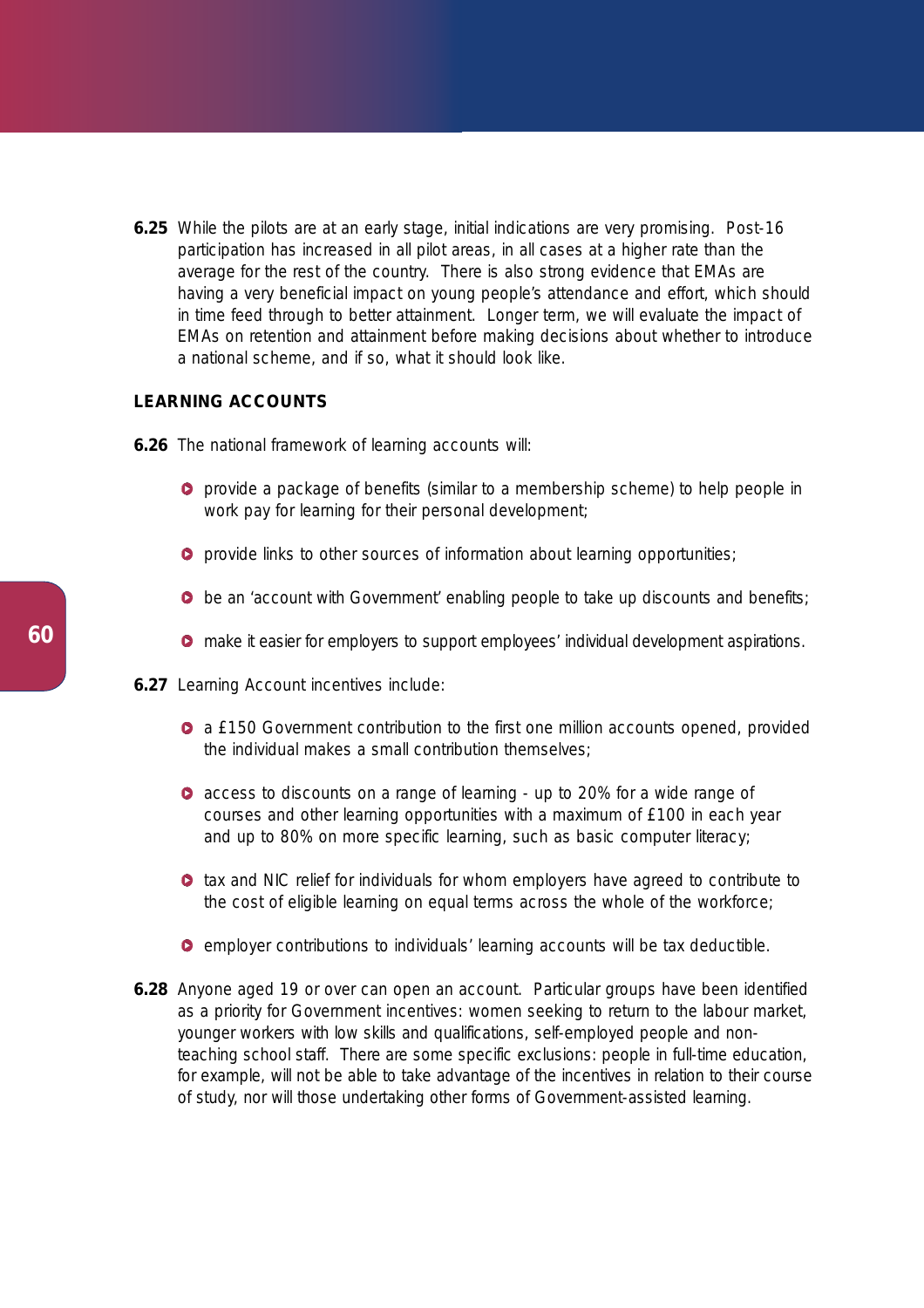- **6.29** Learning providers will support individual learning accounts to:
	- **O** register with the Customer Service Provider;
	- **•** be able to respond to individuals' enquiries about learning accounts and what learning qualifies for discounts. The Department will issue guidance to providers. The CSP can also assist providers in this function;
	- **O** liaise with the CSP when an individual books and pays for learning;
	- **O** provide details to the CSP on start dates and completion dates of the learning;
	- $\bullet$  to despatch incentive payment details to the CSP to enable reimbursement. This function will be handled electronically through BACS.
- **6.30** The national framework is being rolled out in stages from April 2000 onwards and is proceeding to timetable. In September 2000 we expect the framework to be fully operational so that individuals can use their accounts to pay for learning and benefit from the discounts. We expect paying by instalments to be available from the Autumn.

# **Paying for learning in instalments**

- **6.31** Learning providers in the private and public sector can expect more demand for learning funded through learning accounts. As the aim is to increase the amount of learning funded by individuals we expect that most learning providers will need to offer options to pay in instalments to people purchasing learning with a learning account.
- **6.32** The Department wants to see this practice become more widespread and wants to hear providers' views to find the most appropriate ways of doing this. In particular, we would welcome views on whether the payment instalments approach should:
	- **b** be offered on all courses where the 20% discount applies;
	- **O** enable payment to be spread over 4 instalments;
	- **e** enable the last payment to be provided through the CSP. This would give the individual the benefit of the discount but discourage account holders from signing up and dropping out once they are required to pay;
	- **•** require that no interest be charged by the provider.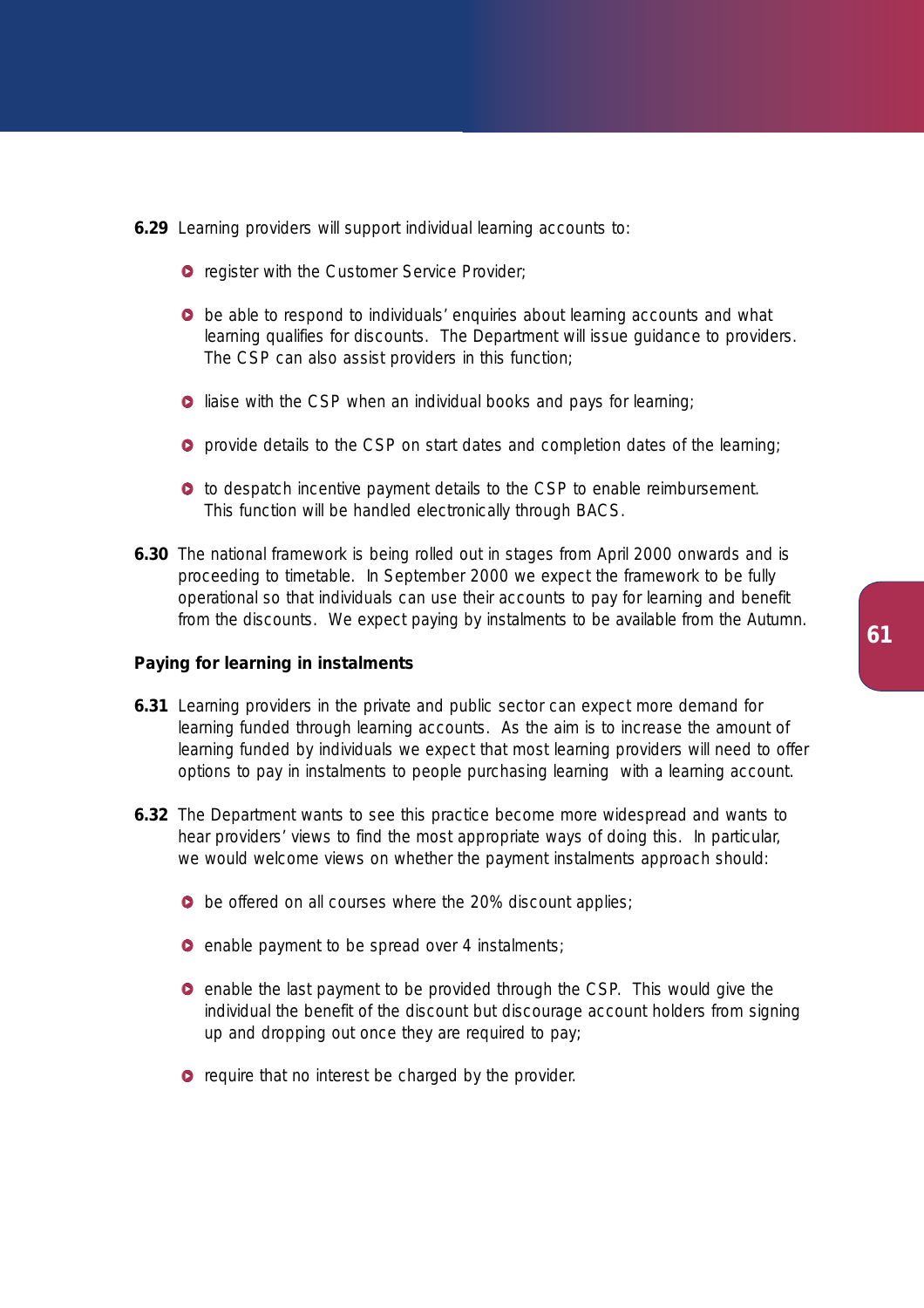## **Introduction**

- **7.1** At present the FEFC makes some contribution to some FE capital expenditure, as set out in the box below. The LSC will also need a regime for FE capital, building on the FEFC's approach. Section A of this chapter considers aspects of that regime. Section B discusses the position in LEA-maintained Adult and Community Learning. Section C refers to ERDF and SRB and other matched funding.
- **7.2** Schools have their capital needs addressed separately, within LEA arrangements. That will remain the case in future, even after the LSC becomes responsible from 2002-03 for providing LEAs with revenue funds for school sixth forms.

# **A. FURTHER EDUCATION PROVIDERS**

**7.3** The current arrangements for FEFC capital funding of FE providers are set out in the box below.

## *Current FEFC Capital Funding Arrangements*

For 1999-2000, the grant for eligible projects is calculated on the basis of a lump sum of £50,000 plus 35% of eligible project costs above £100,000 and payable over three years against appropriate evidence of expenditure. Also financial support of up to £100,000 on a matched (pound for pound) expenditure basis may be available to support the consultancy fee costs incurred by colleges necessarily undertaking feasibility studies for large PPP and rationalisation projects with capital costs estimated at over £5 million or more. Colleges with capital projects to develop and improve residential facilities for those with learning difficulties and/or disabilities can also now be considered for capital project support from the FEFC. In addition, £12 million has been allocated over the period 1999-00 to 2001-02 specifically for the purposes of improving access and facilities for those with learning difficulties and/or disabilities.

The FEFC ensures that colleges applying for capital support for a project go through a three stage process:

- $\bullet$  evaluation by colleges against validation criteria set by the Council (consistency with college strategic plan, financial viability, planning requirements, confirmation of college contribution);
- **•** an economic appraisal of the project; details of any necessary loans or PPP arrangements (amount and terms); and an evaluation of the college's financial health;
- **O** selection of applications by the FEFC which considers the following: sufficiency and adequacy of facilities; quality assessments (of college provision); economy; value for money; space utilisation (with a greater proportion of floorspace reduction leading to a more favourable score); health and safety; and financing (where the FEFC gives preference to PPP over loan financed projects).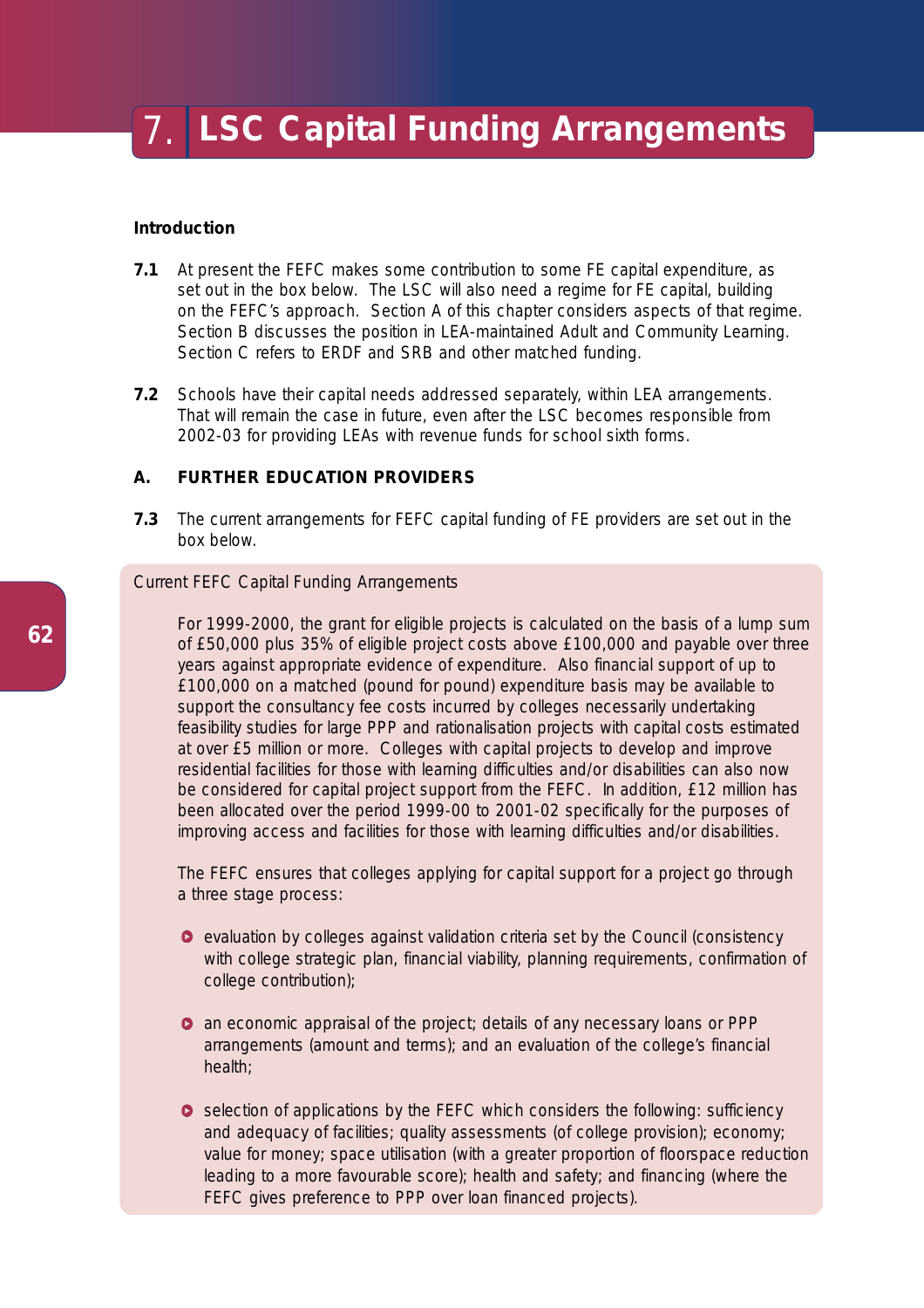- **7.4** The LSC will wish to set objectives for all of its principal areas of activity. For the allocation of capital funds to FE providers such objectives could include the requirement to:
	- **O** promote excellence and the high quality delivery of education and training;
	- Secure adequate infrastructure for learning;
	- **O** maximise the learning potential and employability of individual learners to achieve challenging goals by helping to provide appropriately specified premises, facilities and other resources necessary to achieve these goals;
	- **b** be responsive to proven learning and training needs;
	- **O** widen participation and ensure access by all to education and training facilities;
	- **e** extend the use of, and access to, ICT for on-line learning, including working with  $Uf$ :
	- **O** provide for the needs of all learners but with targeted support for key groups of learners;
	- **O** promote the effective use of matched funding to help maximise the funds available to support learners;
	- **O** secure increasing effectiveness and value for money through appropriate rationalisation and the more cost-effective utilisation and management of providers' premises and facilities.
- **7.5** The new LSC's is capital funding system for FE might include;
	- **O** simple and transparent in terms of its design and administration;
	- **O** capable of appropriate evaluation against general and specific programme and funding objectives;
	- **•** based on the business plans of providers which should be founded on a needs analysis of learners and employers in their community;
	- $\bullet$  based on an assessment of local needs and priorities by the local LSC.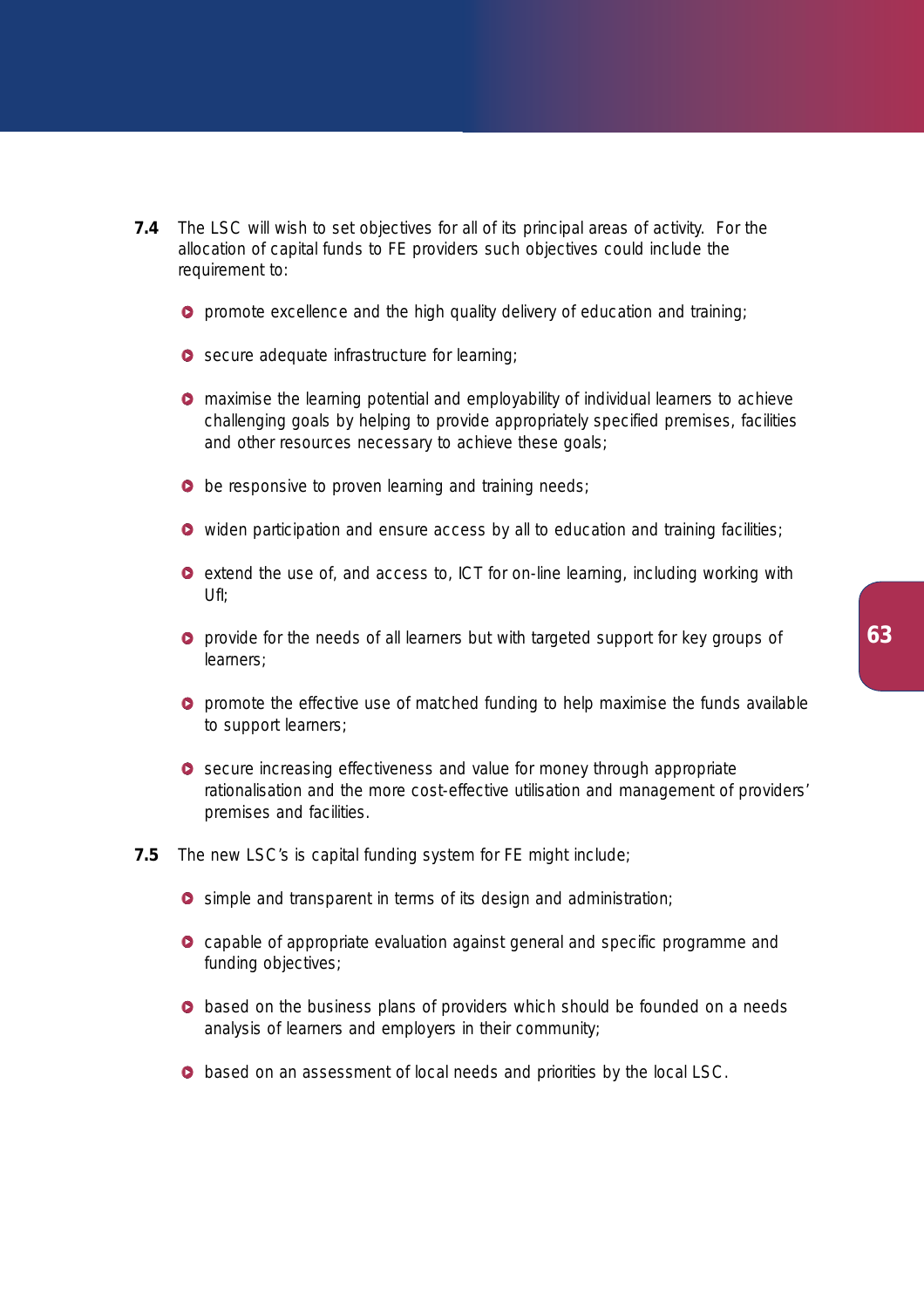- **7.6** A capital programme addressing these key features would be likely, therefore, to:
	- **O** match specific needs to the capital resources available;
	- **O** use these resources to promote widening participation and accessibility by all learners;
	- **O** reflect government priorities for education and training;
	- $\bullet$  encourage rationalisation and collaboration between providers if this is likely to lead to improvements in the quality and cost effectiveness of provision.

## *Applying the System*

- **7.7** Before seeking capital funds from the LSC all eligible FE providers could be required to produce an accommodation and equipment resources strategy, as part of the longer term strategic and business planning process. This would:
	- **O** confirm existing and forecast future educational and training needs;
	- **O** assess the quality and capacity of premises, facilities and equipment resources and identify the additional capacity, if necessary, to meet these needs;
	- $\bullet$  estimate the cost of upgrading/replacing and maintaining premises, facilities and equipment resources to accommodate that need;
	- **P** plan for the financing of these improvements using the financial resources forecast as being available to the provider from the LSC and other sources.
- **7.8** A specific timed and costed plan to improve accessibility for all learners should form part of FE providers' strategies and, in particular, seek to improve accessibility to learners with learning difficulties, physical disabilities and sensory impairment as all providers are likely to face increasingly stringent legal obligations. The government does not anticipate that such arrangements would be less stringent or comprehensive than those currently required of FE providers.

## **Issues arising**

#### *Capital Priorities in FE*

**7.9** Although urgent health and safety related building repairs issues were addressed in the years immediately after incorporation, building condition problems were not able to be fully addressed and still remain a potential burden for many FE colleges in England. Current priorities include improving quality, increased rationalisation, the need to cater for additional learner numbers and changes in the modes of attendance in subjects studied and priority for new curriculum and qualification initiatives.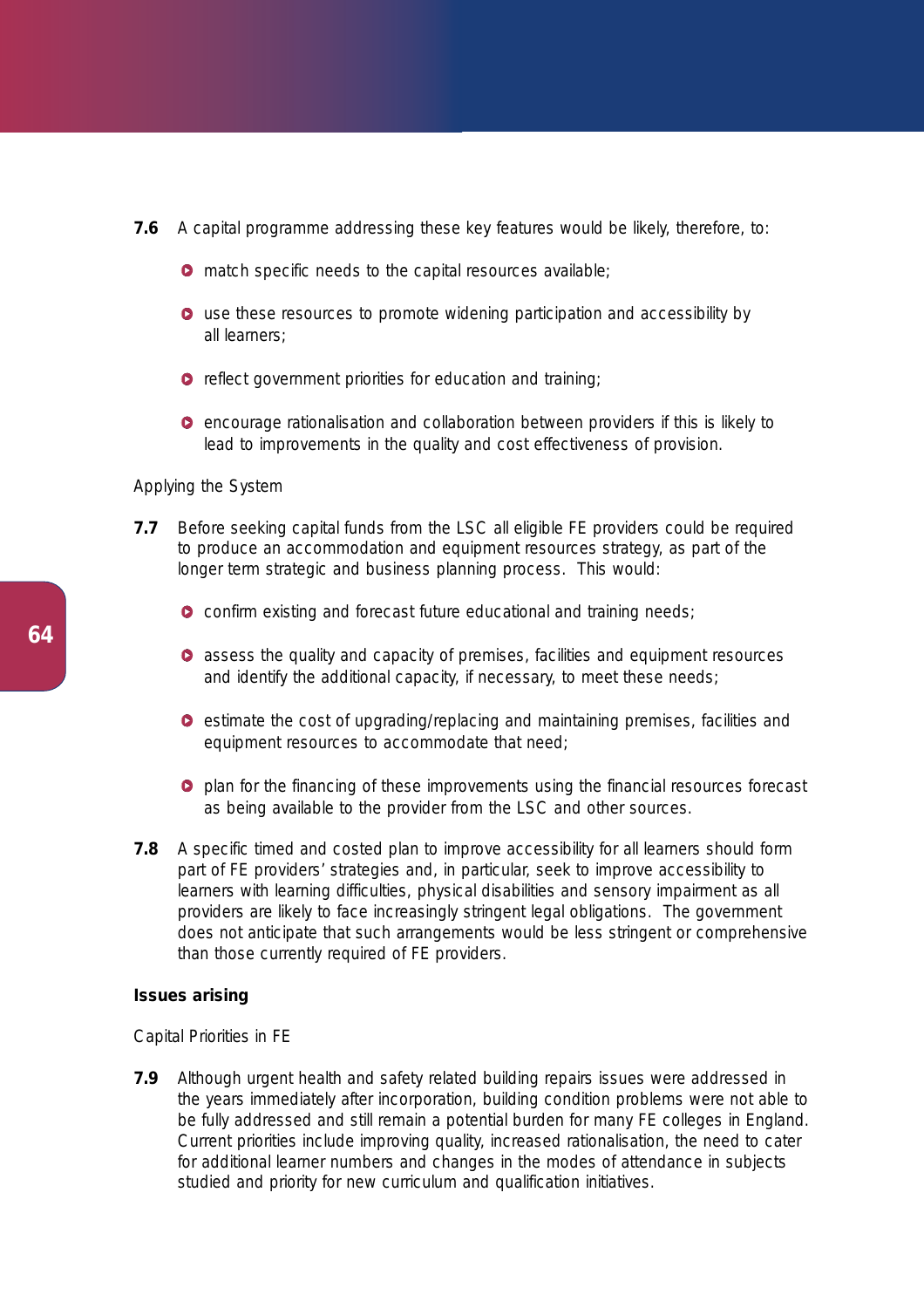## *Mechanism for Support*

**7.10** As well as being able to qualify for additional grant based allocations against specific projects, all FE colleges are expected to earmark 2% of the annual recurrent allocation for expenditure on capital purposes such as new build and modernisation projects, long term capital related planned maintenance, and the upgrading of IS/IT systems and equipment. This sum is taken into account when calculating colleges' entitlement to recurrent funding and is not available to other organisations receiving FEFC recurrent funding. The LSC may wish to consider top-slicing this sum from recurrent allocations and making formula based capital allocations to colleges for activities such as capital maintenance and replacement of capital assets, upgrading IS/IT systems and equipment procurement. It is unlikely that the LSC would wish to allocate all sums available on a formula basis as this would not address the need to target government and other priorities.

## *Rate of Capital Support/Allocation Priorities*

**7.11** The rate and amount of capital support and the period over which it is paid could vary with the priorities given to particular categories for expenditure. For example, there may be a case for a higher priority, and hence the rate of support, for provision for 16-18 year olds, facilities for learners with learning difficulties, disabilities and sensory impairment or to reward excellence or target need. The LSC could consider capping capital contributions and netting off disposal proceeds, perhaps in part, against the amount of capital support available. These arrangements would have to be consistent with the priorities which the LSC's capital programme would be meant to address.

#### *Capital Cycle*

**7.12** Currently, applications for capital support are considered by the FEFC on a quarterly basis. The LSC will need to choose between allocating capital budgets to local LSCs or managing a national budget with the authority to approve allocations delegated to local LSCs for particular sizes of project. It is likely that property and other capital appraisals skills will be available to local LSCs either on a national or regional consortia basis and also the authority to determine particular types of projects. At present, the FEFC's capital programme group (a sub-committee of the FEFC) advises on capital policy and is able to approve applications for capital project support and consent to proceed with projects costing up to £5m. The LSC will need to consider whether it will also require a similar arrangement. Consideration also needs to be given to an appropriate level of delegation for individual local LSCs. It is likely, therefore, that the LSC may wish to set a level of delegation relating, say, to projects costing up to £3m.

## *Equipment/IT*

**7.13** As indicated above, there is no specific equipment allocation to colleges. The current ringfenced capital allocation for IT systems connectivity to national systems could be developed with the continuing aims of providing IT connections to colleges, local communities and other education partners. In the future further emphasis may need to be given to the provision of appropriate equipment and systems to meet learners' needs within colleges.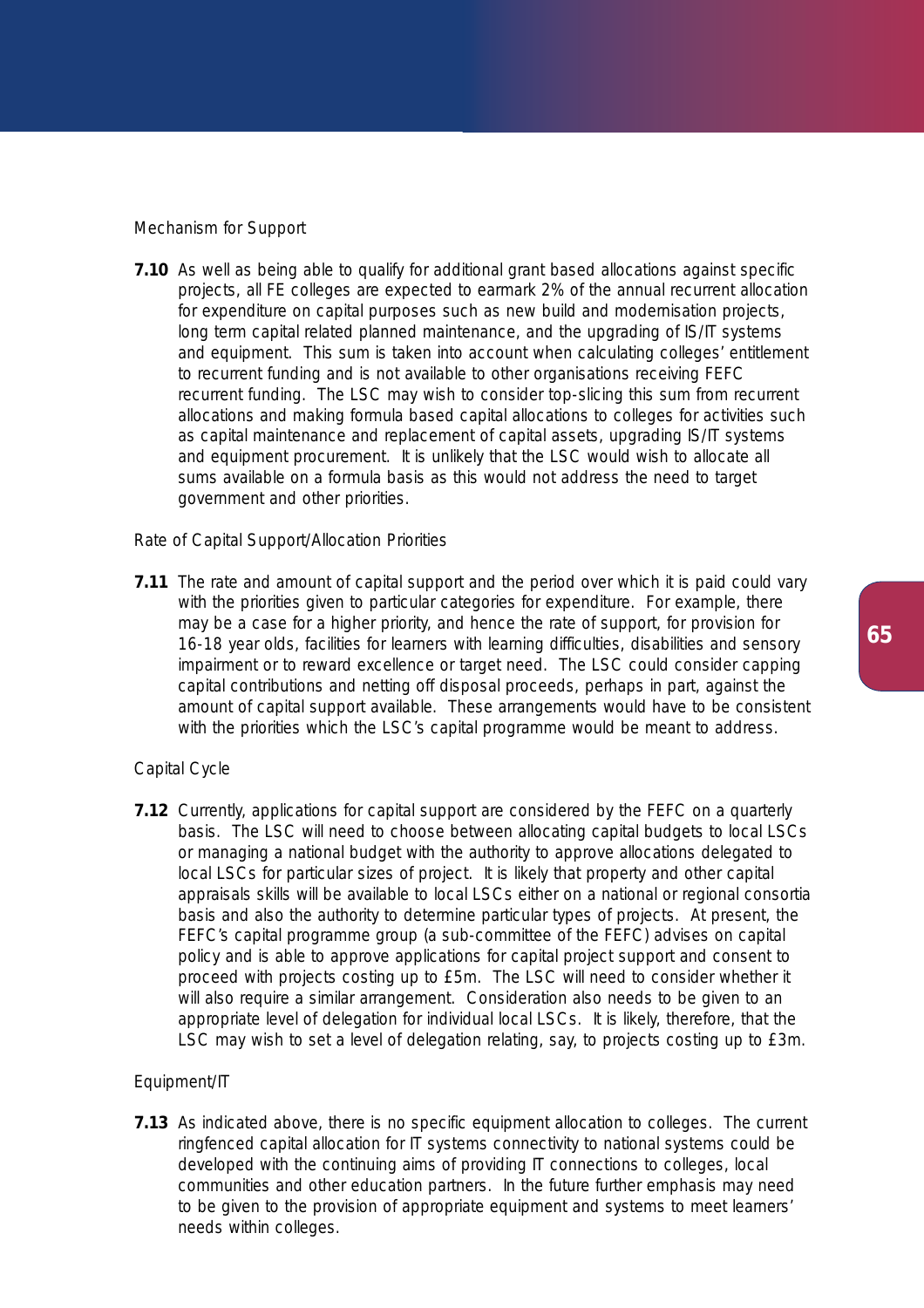## *Transition*

- **7.14** The FEFC is currently committed to a three year grant payment period and, given the timescale in bringing larger projects forward, the LSC will be required to make capital funding grant payments on projects currently being reviewed through to 2003-04. In several cases, colleges with large complex projects on a private finance initiative (PFI) or public private partnerships (PPP) basis have sought approval in-principle and are unlikely to start on site until after 1 April 2001.
- **7.15** We would welcome views on whether the LSC should allocate funds to assist the development and enhancement of ILT and IS/IT services and, if so, on what basis these allocations should be made. Also, on whether further priority should be given to allocating funds for the renewal and enhancement of equipment and should FE colleges be required to ring fence 2% of their recurrent funding for capital purposes.

# **B. ADULT AND COMMUNITY LEARNING PROVIDERS**

- **7.16** The LSC will channel central government funding for capital to colleges, local authorities and other learning providers in the public and non-profit sector.
- **7.17** Adult and community learning is provided by local authorities and a range of other community and voluntary organisations. Local authorities are by far the most significant provider, directly, or through contracts and grants to others. Local authorities deliver adult and community learning through around 200 dedicated centres and at least 4000 to 5000 other buildings, mostly schools. Other organisations use their own premises or other local venues.
- **7.18** Unlike Further Education, there has been no specific provision in central government support for capital investment in adult and community learning generally or to meet the needs of people with disabilities. Some local authorities have resorted to revenue funding to maintain and repair existing buildings but our understanding is that overall the condition of assets is deteriorating.
- **7.19** There are two policy strands underpinning capital needs for adult and community learning. First, Government is clear that adult and community learning is a vital part of the Government's plans to drive up achievement, widen participation in learning and to strengthen community confidence and capacity. It has a key role to play in improving basic skills, in providing opportunities for families to learn together, and in creating access to further and higher education. Secondly, the Government is committed to extending disability rights to the education sector.
- **7.20** The LSC will institute procedures and systems that follow best practice on strategic planning of capital investment, options appraisal, the scope for PPP and PFI approaches to meeting capital needs, risk management, key performance measures, evaluation, asset management, and disposal.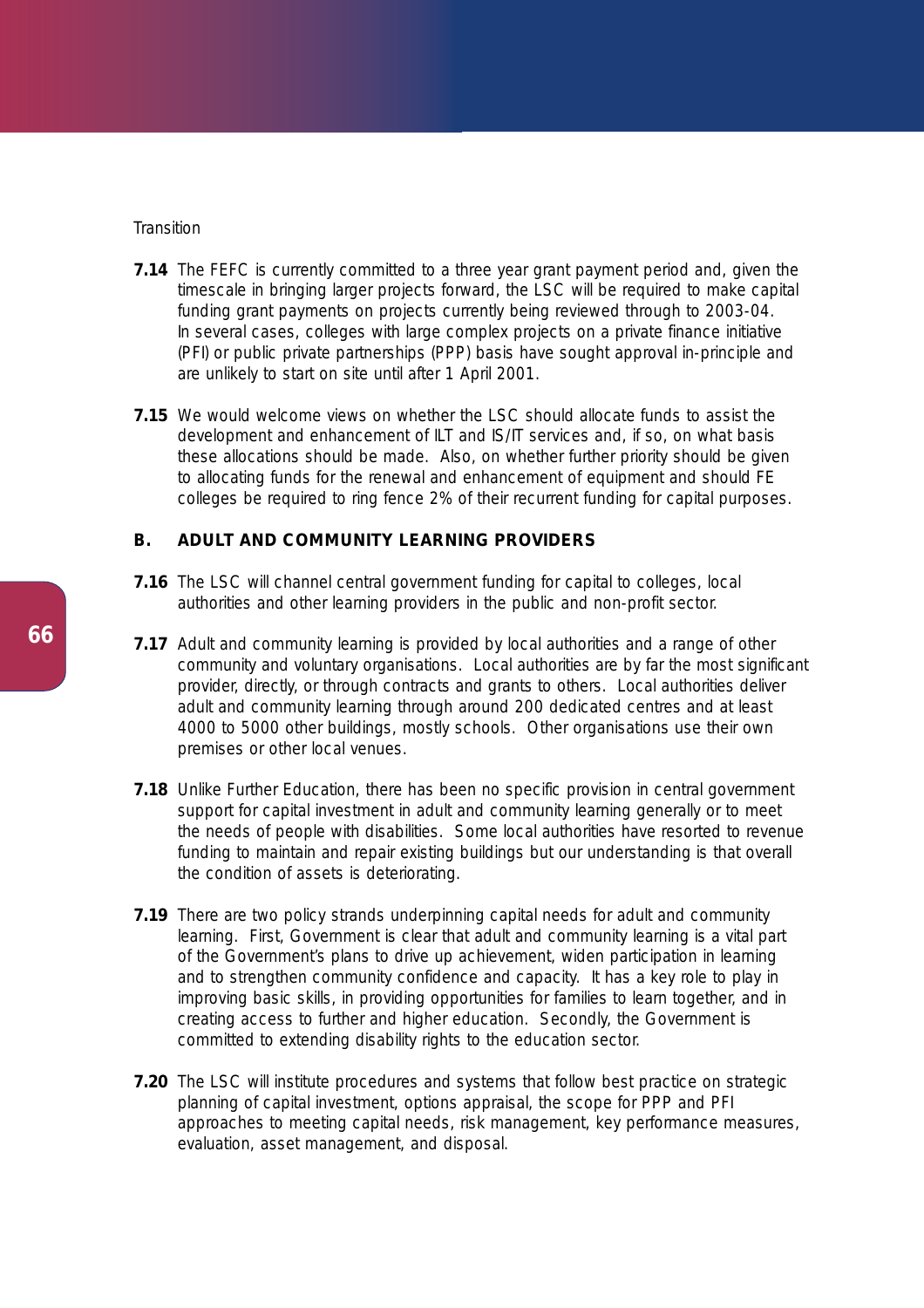**7.21** Funding of providers will be based on local decisions made by the 47 local Learning and Skills Councils, in the light of guidance issued by the national Learning and Skills Council and agreed with the Secretary of State. The LSC and its local arms will have a clear framework for making decisions on capital allocations, including factors to consider in setting local objectives and output measures for capital investment. The aim, over time, is to modernise the capital base for adult and community learning to ensure it supports the policy aims set out above.

## **C. ERDF, SRB AND OTHER MATCHED FUNDING**

**7.22** Where appropriate, ERDF and SRB matched funding and other appropriate funding opportunities should be sought by local providers in support of innovative capital projects. These projects must be able to prove additionality from ERDF and SRB matched funding. Bids should only be made where they fit in with regional priorities and local economic plans, which include infrastructure needs. Bids should reflect government priorities and contribute to economic development. Where SRB bids have an education and training focus with capital elements, LSCs will have a key role. In exceptional circumstances, capital grant funding from the LSC might be payable on an annual or other basis in support of an ERDF or SRB bid.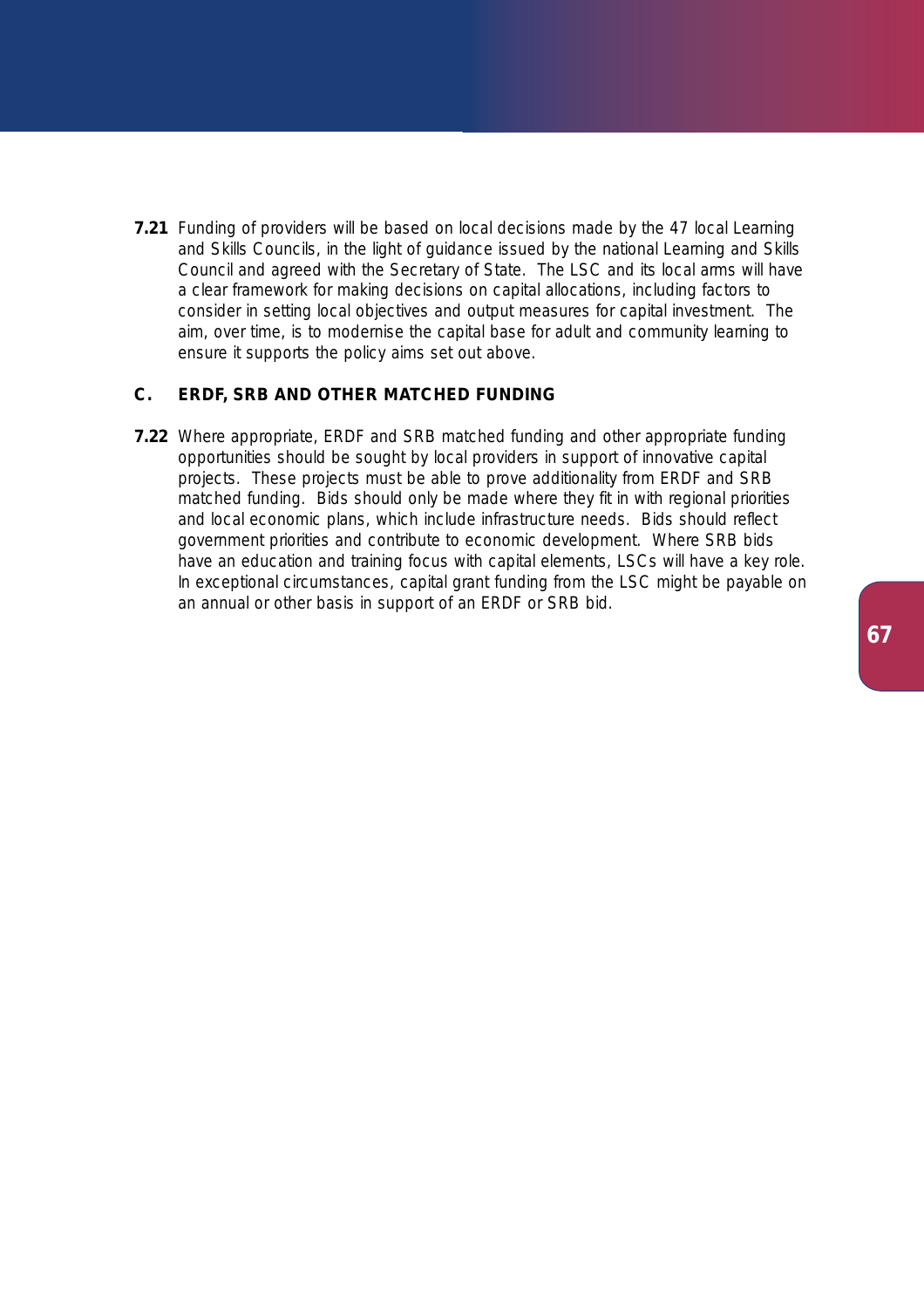# **Annex**

# **SUMMARY OF FIRST FUNDING CONSULTATION**

This is based on over 400 written responses and comments by 750 delegates at 8 consultation conferences.

# **Question 1.**

# **Do you agree that (the key features proposed) will support the development of a simple but effective post-16 funding system, which is responsive to the needs of learners and employers? Do you think that other features should also be regarded as key?**

Over 80% of respondents thought that the key features provided a good basis on which to build, although some reserved judgement until more details were available. There was recognition that the new arrangements would have to overcome the tension between some aims, for example more simplicity versus more effective targeting of funds. There was a widespread desire to see a level playing field for providers, but different interpretations of what this meant. Many questioned the school sixth form guarantee. Three-year indicative allocations were particularly welcomed. Some respondents felt that the funding entitlement should be extended to all 16-25 year olds, while recognising resource constraints.

#### **Question 2.**

# **Do you agree that the formula funding system should have elements for starts, retention, achievement and disadvantage?**

83% of respondents agreed to these principles, although some warned against over-complexity. There were mixed views over whether start payments were needed for all learners, or whether the disadvantage factor was a better means of targeting. Merging the starts and programme elements was seen as offering considerable benefits through extra simplicity. There was widespread agreement that a clearer proxy measure of disadvantage than the current postcode system was needed, but few ideas, apart from means testing, about what alternatives could be adopted. A common theme was a desire to see funding for part qualifications and rewards for progression, and also for achievement that was not limited just to acquisition of qualifications, eg getting a job. Suggestions for the level of payments for achievements (outcomes) varied from less than 5% to 20%. There was some recognition that the amount should vary across different types of provision.

#### **Question 3.**

**Do you agree that the national LSC should set limits within which local LSCs could vary national rates? Do you think it is right to rule out downward adjustments?** Nearly 85% of responses agreed that the national LSC should limit any upwards variation in national rates. Those from the TEC-funded sector tended to favour a greater level of flexibility. Most other responses favoured minimal, or no, variation, arguing that price variations would undermine the clarity and predictability which providers were looking for, would need to be large to have any effect, and would create anomalous cross-border variations. They argued that any upwards variation should be transparent, with clear criteria, and should be the exception, with flexibility being achieved through other means. 80% of responses were against allowing local LSCs to reduce national prices, although some of those familiar with TEC funding defended this possibility.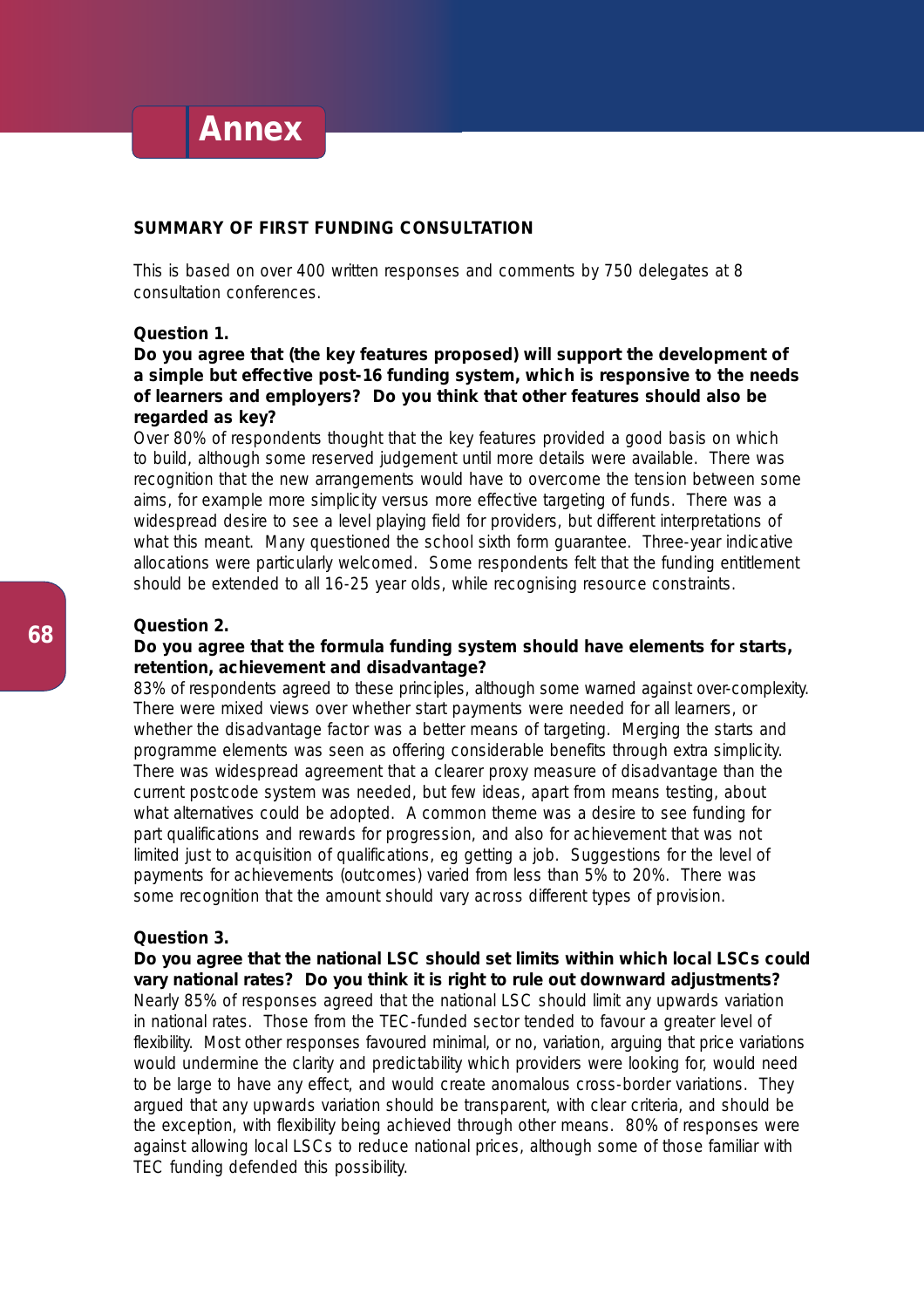## **Question 4.**

**Do you agree that the examples listed at 2.13 (eg workforce development etc) are appropriate for non-formula funding? Are other examples appropriate?** Opinions were generally divided on sectoral lines. Those associated with private sector provision tended to favour a higher degree of discretion, and were concerned that listing what non-formula funds should be used for suggested that these funds would not be discretionary. They also tended to argue that more than 10-15% of LSC funds should be devoted to non-formula provision. Many argued the opposite, concerned that discretionary funds would be top-sliced from their budgets, and seeing 10-15% as too much. They were keen on national guidelines for the use of non-formula funds. Several respondents felt more clarification was needed on what was in this category.

## **Question 5.**

**Do you agree that the annual cycle should lead to provisional allocation announcements by local LSCs each January preceding the September of that year? Do you think that the national LSC should set limits on in-year flexibility?** 81% agreed that there should be an annual cycle. The majority of these felt that this should be an August to July cycle. Some responses expressed concern about how the transition to the new cycle would be managed. 78% of responses agreed that the LSC should set limits on in-year flexibility. Many felt that a re-profiling system would need to be limited, carefully managed and would need effective planning to ensure that funds were not held back unnecessarily and the re-allocation of funds was not made too late within the year.

# **Question 6.**

# **Do you agree with the general principle that good provision should be a key trigger for expansion, potentially at the expense of weaker provision? Do you think that the general principle should be constrained in the circumstances listed, or in any other circumstances?**

85% supported these proposals, although many recognised the need for clear guidance to be developed with criteria for identifying 'good' and 'weak' provision. Some felt the focus should be on taking steps to improve existing 'weak' provision, with new providers introduced only after that had failed. There was also support for a "preferred supplier" network. And some respondents called for financial rewards for higher quality providers.

#### **Question 7.**

## **Do you agree that any indicative allocations system would need to be subject to the limitations indicated?**

Over 91% agreed to these proposals. A few felt that flexibility within the funding allocation was important. Others suggested that the allocation system should be monitored by conducting annual reviews to ensure provision met quality assurance. There was a welcome from all sectors for three-year indicative allocations. Some held the view that new providers should not be permitted to undercut existing providers, but there was also concern that arrangements should not act to exclude new providers.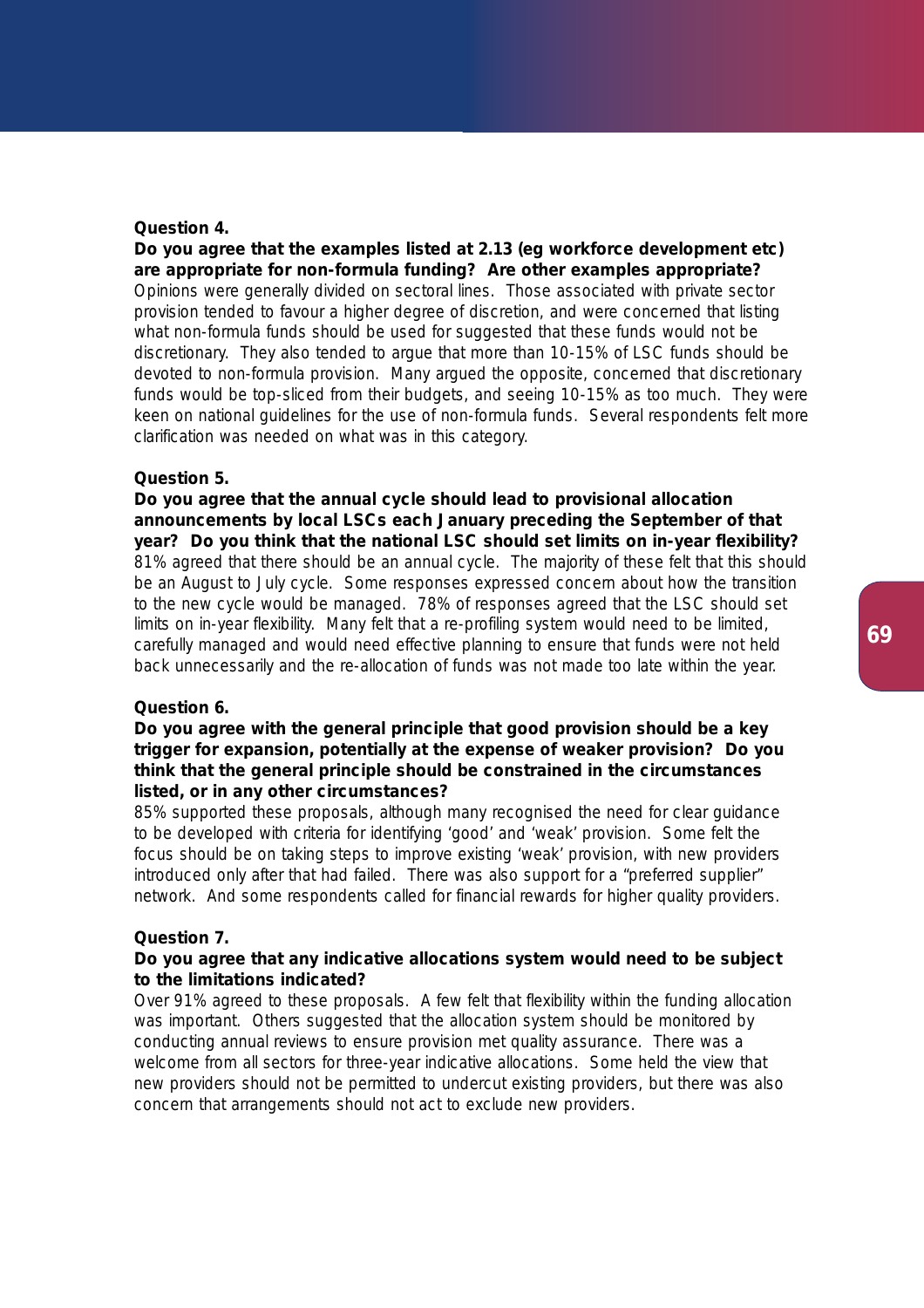## **Question 8.**

**Do you agree that new provision should be subject to limited initial approval? Do you think that any special measures will be needed to attract new providers?** There was widespread support for this principle, with over 90% in agreement. But each sector was concerned for its own position. FE sector representatives argued that their broad role in the community required them to put on a wide range of sometimes costly provision, supported by learner services such as créches and welfare advice, and hampered their ability to compete with leaner private training providers. Some also felt that existing providers entering new areas should be treated as new providers. On the other hand, private sector representatives were concerned about competing with large FE providers which they saw as much better placed to achieve economies of scale, and some were concerned that this could lead to unfair discrimination against newer providers and would affect equal opportunities for existing providers. Some also felt that financial incentives from the LSCs to help cover start-up costs would be required to attract new providers.

# **Question 9.**

**Do you agree that local LSCs should allocate volumes of provision for most UfI-supported learning? Do you think that a form of earmarking at local level would be the best way to ensure that we realise the potential contribution of UfI to lifelong learning? Should there be a central allocation for UfI work with national and multi-site employers?**

There was general support (68%) for the allocation of volumes of provision for **learndirect** learners, although there were mixed views as to whether this should be at a local (60%) or a national (35%) level. Some respondents felt that Ufl provision should be subject to the same contractual rigour as that of other providers. And a few felt that employers should be allowed access to the same funding streams as traditional providers to increase the scope of on-line learning.

#### **Question 10.**

**Do you agree that there should usually be only one intermediary between the LSC and the learner in the case of further education colleges and training providers?** There was widespread agreement (83%) for this proposal, with many agreeing that LEAs

should be exempt from this arrangement. Of those who agreed, some thought it important that there be national criteria to determine where there could be added value in allowing more than one intermediary. Others felt that local LSCs would find it difficult to contract with hundreds of small providers, and may want or need to involve managing agents, who can be useful for smaller employers and providers.

#### **Question 11.**

**Do you agree that direct contracting between local LSCs and employers should form, on average, no more than 10% of employer-based training in each local LSC area? Should this be subject to any criteria in addition to those described above?** The responses to this were more mixed, with 65% agreeing that limits were necessary and 30% feeling that limiting arrangements in this way was unnecessary. There was much debate about the 10% figure with some thinking it too low, and others too high. A common theme was that any limit should be open to regular review.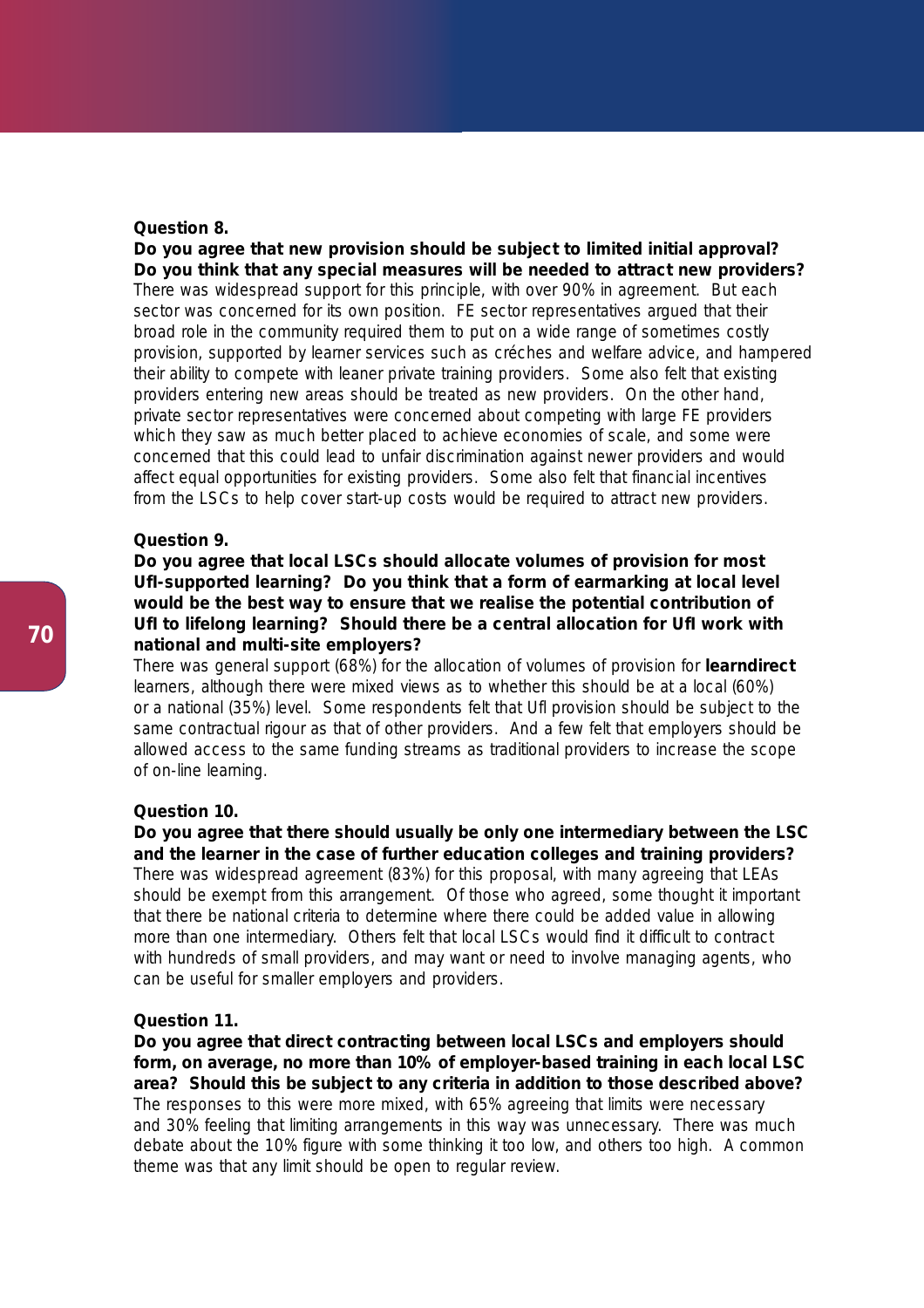## **Question 12a.**

# **Do you think that a co-ordinating unit should be supported nationally by the LSC, to help employers who wish to contract nationally?**

Responses were divided by sectoral interests, with most employers and providers in favour, but with many colleges being more cautious. In all, 65% of respondents were in favour of a national unit, whilst 25% expressed concern that this would act against local interests.

## **Question 12b.**

# **Do you agree that there should be a presumption against national contracts with training providers?**

There was broad agreement (66%) that national providers should contract locally, although many felt there should be scope for national contracting with national providers meeting a demand which was more national than local. Some also felt that providers should not have to contract individually with each local LSC.

# **Question 13.**

# **Do you agree that a co-financing approach could help maximise the take-up and effective deployment of ESF?**

There was a widespread welcome for co-financing, with 84% in favour, and an acknowledgement that it was likely to reduce providers' administration, make audit arrangements simpler, and add value to ESF supported projects. Some respondents wished to reserve judgement until they had seen the details.

## **Question 14.**

# **Do you agree that the cost of course-based qualifications pursued as part of work-based training should be subject to standard national rates? Do you agree that more local flexibility is needed for the cost of trainee support in the workplace and for assessment costs?**

88% of responses agreed that work-based training should be subject to national rates, although it was acknowledged that work needed to be done on the detail. 80% were in favour of more local flexibility for work-based training, with some suggesting that the LSC should develop a framework of criteria which could be applied locally.

## **Question 15.**

# **Do you agree that a matrix approach to the funding of students with learning difficulties and/or disabilities would allow for greater transparency and consistency of treatment?**

There was a widespread welcome of a matrix approach, with 83% in favour. There was some concern as to whether a matrix could deal with severe disadvantage and those respondents tended to argue for individual arrangements. Others thought that learners should be assessed on the basis of their needs, rather than their disability. Many respondents also recognised the value of the current FEFC additional support mechanism, and some proposed that this should be extended as an alternative.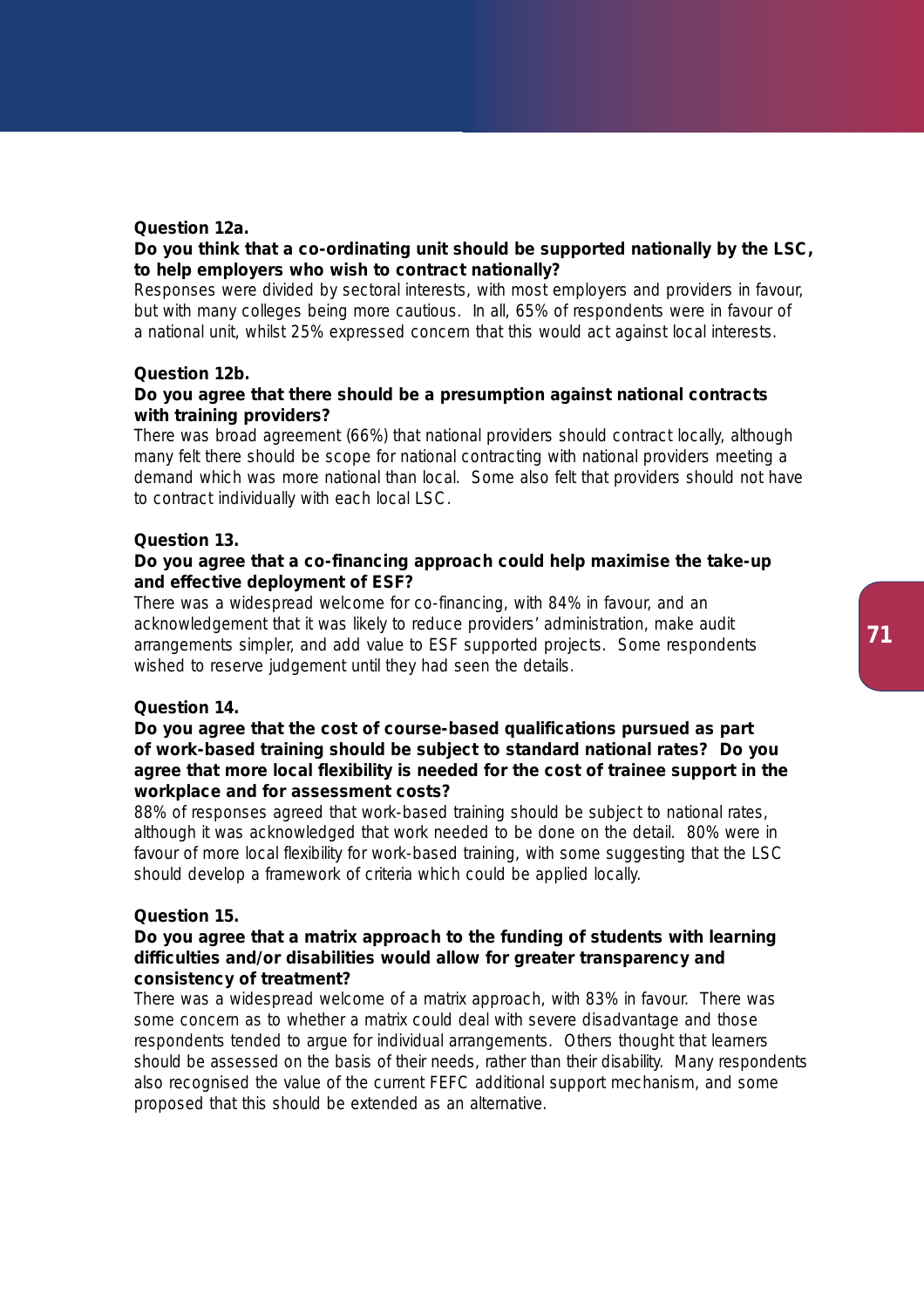## **Question 16.**

# **Do you agree that we should work towards some commonly applied principles to govern the state's contribution to the cost of adult learning? Do you think that employed adults and employers should contribute to the balance of the cost of learning?**

There was widespread agreement that there should be common principles to govern the state's contributions (with 92% in favour), although there was recognition that this is a complex area. There was widespread agreement that the state should continue to fund the total cost of basic skills provision for adults. Many stressed the importance of providers' flexibility to charge fees to learners in order to respond to variations in learners' financial circumstances.

#### **Question 17.**

# **Do you agree that 2000-01 should be the baseline year for calculating the (sixth form) real terms safeguard?**

There was a mixed response to this, but with 53% in favour of 2000-01 as the baseline year, and the remaining responses split between a variety of other options. Some were concerned that 2000-01 would be too early to take account of the full impact of Curriculum 2000. 16% felt that 1999-00 would be more appropriate, and 10% suggested a three-year average.

#### **Question 18.**

# **Do you agree with the approach to implementation set out in section 4 (in relation to sixth forms)? Are there any additional factors you think need to be taken into account?**

Again, there was a mixed response to the approach, with 50% stating that they favoured the approach, and 28% disagreeing. Many, particularly school sixth forms, felt that further clarification of the role and remit of the LSC and its local arms was needed in order for the implementation arrangements to run smoothly, and there was some concern over the future of small rural sixth forms. Responses from the FE sector, on the other hand, tended to reflect concern at the funding guarantees, and that FE funding should be levelled up.

## **Question 19.**

## **Do you agree with the approach to transition set out in section 5? Are there any additional factors you think need to be taken into account?**

Respondents tended to welcome the sensitive approach to transition (with 68% in favour) but reserved final judgement until it was known what the steady state would look like, and until there was a critical path for getting there. Some providers felt that early indicative budgets would help, particularly for small providers, who would be most vulnerable. The undertaking to honour commitments to TEC learners was welcomed. Many private sector representatives wanted to see firmer indications of continuity of budgets, or felt that 16 month roll-over contracts should be introduced from April 2001.